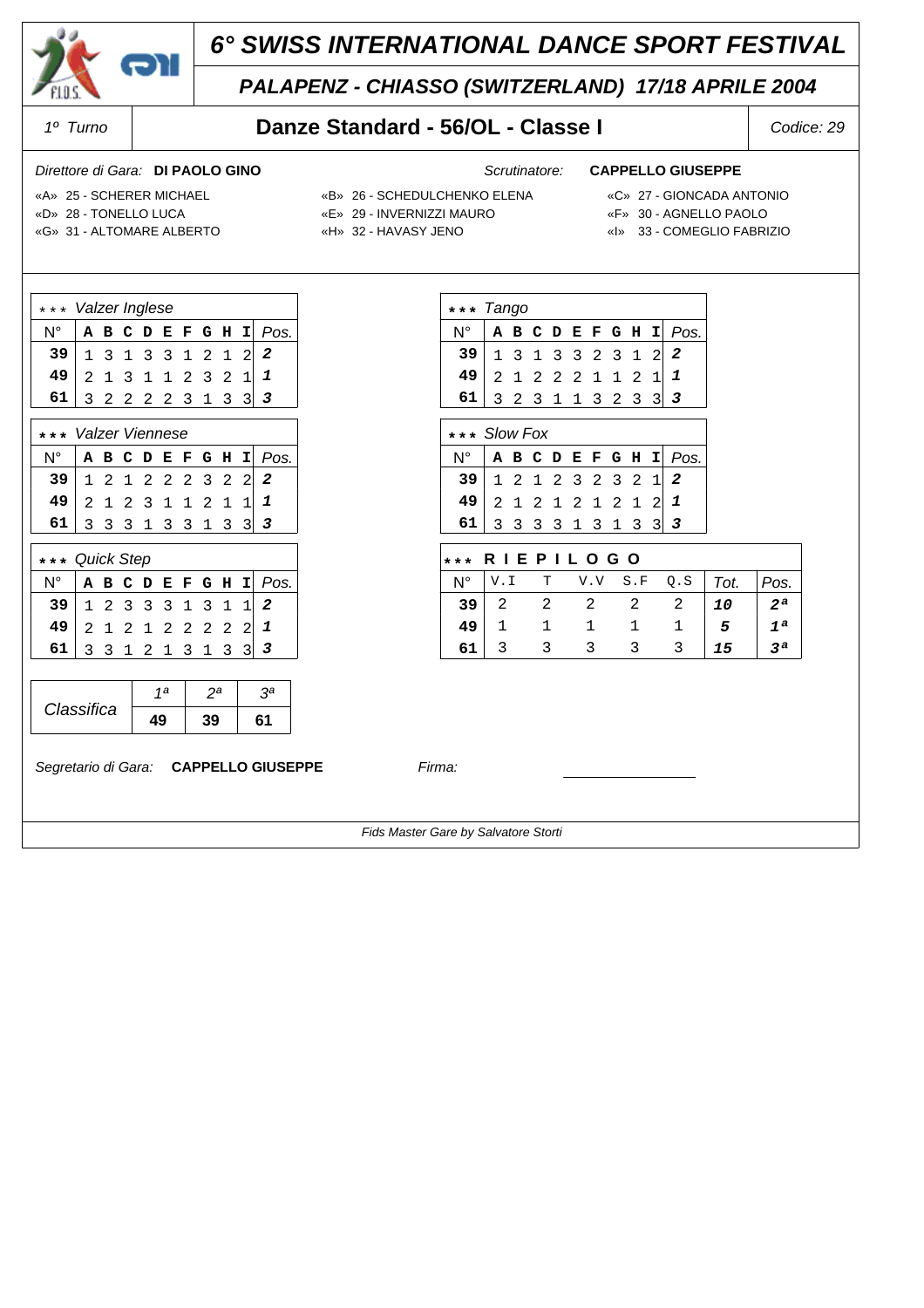

## *PALAPENZ - CHIASSO (SWITZERLAND) 17/18 APRILE 2004*

### *1º Turno* **Danze Standard - 56/OL - Classe A** *Codice: 26*

### *Direttore di Gara: Scrutinatore:* **DI PAOLO GINO CAPPELLO GIUSEPPE**

N° **ABCDEFGHI** *Pos.* 23 3 3 33 32 2 *3* 32 2 2 22 23 3 *2* 11 1 1 11 11 1 *1*

N° **ABCDEFGHI** *Pos.* 22 3 2 33 33 2 *3* 33 2 3 22 22 3 *2* 11 1 1 11 11 1 *1*

N° V.I T V.V S.F Q.S *Tot. Pos.* 3 3 2 3 3 *14 3ª* 2 2 3 2 2 *11 2ª* 1 1 1 1 1 *5 1ª*

 **\* \* \* R I E P I L O G O**

- «D» 28 TONELLO LUCA «E» 29 INVERNIZZI MAURO «F» 30 AGNELLO PAOLO
- «A» 25 SCHERER MICHAEL «B» 26 SCHEDULCHENKO ELENA «C» 27 GIONCADA ANTONIO

**\* \* \*** *Tango*

**\* \* \*** *Slow Fox*

- 
- «G» 31 ALTOMARE ALBERTO «H» 32 HAVASY JENO «I» 33 COMEGLIO FABRIZIO
- 
- -

|    | *** Valzer Inglese |  |  |  |  |  |  |                             |  |                        |
|----|--------------------|--|--|--|--|--|--|-----------------------------|--|------------------------|
| N° |                    |  |  |  |  |  |  |                             |  | A B C D E F G H I Pos. |
| 40 |                    |  |  |  |  |  |  | 3 3 3 2 3 3 3 3 3           |  |                        |
| 44 |                    |  |  |  |  |  |  | $2$ 2 2 3 2 2 2 2 2 $\Big $ |  | $\overline{c}$         |
| 61 |                    |  |  |  |  |  |  | $1 1 1 1 1 1 1 1 1 1$       |  |                        |
|    |                    |  |  |  |  |  |  |                             |  |                        |

|                                                                                                                                                                  | *** Valzer Viennese |  |  |  |  |  |  |  |  |                        |  |
|------------------------------------------------------------------------------------------------------------------------------------------------------------------|---------------------|--|--|--|--|--|--|--|--|------------------------|--|
| N° l                                                                                                                                                             |                     |  |  |  |  |  |  |  |  | A B C D E F G H I Pos. |  |
| $\begin{array}{c cccccc} 40 & 2 & 2 & 2 & 3 & 3 & 3 & 2 & 2 & 2 \\ 44 & 3 & 3 & 3 & 2 & 2 & 2 & 3 & 3 & 3 \\ 61 & 1 & 1 & 1 & 1 & 1 & 1 & 1 & 1 & 1 \end{array}$ |                     |  |  |  |  |  |  |  |  |                        |  |
|                                                                                                                                                                  |                     |  |  |  |  |  |  |  |  |                        |  |
|                                                                                                                                                                  |                     |  |  |  |  |  |  |  |  |                        |  |

| *** Quick Step             |  |  |  |  |  |  |  |                 |  |                        |
|----------------------------|--|--|--|--|--|--|--|-----------------|--|------------------------|
| $N^{\circ}$                |  |  |  |  |  |  |  |                 |  | A B C D E F G H I Pos. |
| $40$ 3 3 3 2 3 3 3 3 3 3 3 |  |  |  |  |  |  |  |                 |  |                        |
| 44 2 2 2 3 1 2 2 2 2 2     |  |  |  |  |  |  |  |                 |  |                        |
| 61                         |  |  |  |  |  |  |  | 1 1 1 1 2 1 1 1 |  |                        |

|            | 1а | nа | oа |
|------------|----|----|----|
| Classifica |    |    |    |

*Segretario di Gara:* **CAPPELLO GIUSEPPE** *Firma:*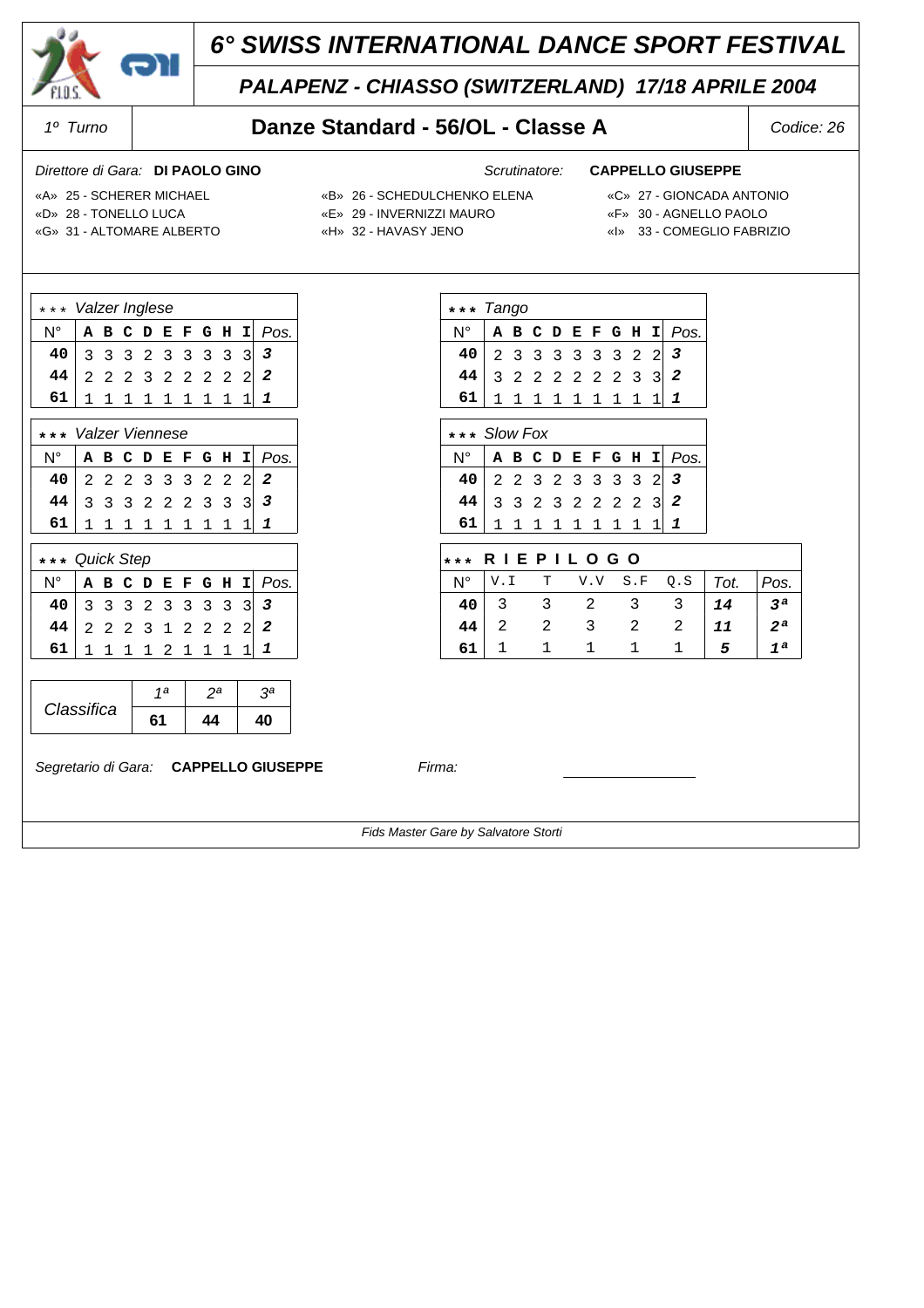

## *PALAPENZ - CHIASSO (SWITZERLAND) 17/18 APRILE 2004*

### *1º Turno* **Danze Standard - 56/OL - Classe B** *Codice: 22*

### *Direttore di Gara: Scrutinatore:* **DI PAOLO GINO CAPPELLO GIUSEPPE**

N° **ABCDEFGHI** *Pos.* **51** 2 1 2 1 2 2 2 2 2 2  **54** 12 1 2 11 11 1 *1*

N° **ABCDEFGHI** *Pos.*  **51** 21 2 2 22 21 2 *2*  **54** 12 1 1 11 12 1 *1*

N° V.I T V.V S.F Q.S *Tot. Pos.*  **51** 2 2 1 2 2 *9 2ª*  **54** 1 1 2 1 1 *6 1ª*

 **\* \* \* R I E P I L O G O**

- «D» 28 TONELLO LUCA «E» 29 INVERNIZZI MAURO «F» 30 AGNELLO PAOLO
- -

**\* \* \*** *Tango*

**\* \* \*** *Slow Fox*

- 
- «A» 25 SCHERER MICHAEL «B» 26 SCHEDULCHENKO ELENA «C» 27 GIONCADA ANTONIO
	-
- «G» 31 ALTOMARE ALBERTO «H» 32 HAVASY JENO «I» 33 COMEGLIO FABRIZIO

| *** Valzer Inglese       |  |  |  |  |  |  |  |                   |  |                        |
|--------------------------|--|--|--|--|--|--|--|-------------------|--|------------------------|
|                          |  |  |  |  |  |  |  |                   |  | A B C D E F G H I Pos. |
| $51$ 1 1 2 1 2 2 2 1 2 2 |  |  |  |  |  |  |  |                   |  |                        |
| 54                       |  |  |  |  |  |  |  | 2 2 1 2 1 1 1 2 1 |  |                        |
|                          |  |  |  |  |  |  |  |                   |  |                        |

| *** Valzer Viennese      |  |  |  |  |  |  |  |  |  |                                        |
|--------------------------|--|--|--|--|--|--|--|--|--|----------------------------------------|
|                          |  |  |  |  |  |  |  |  |  | $N^{\circ}$   A B C D E F G H I   Pos. |
| $51$ 1 1 1 1 1 2 1 1 1 1 |  |  |  |  |  |  |  |  |  |                                        |
| $54$ 2 2 2 2 2 1 2 2 2   |  |  |  |  |  |  |  |  |  | 2                                      |

| *** Quick Step |  |  |  |  |  |  |  |                 |  |                        |  |
|----------------|--|--|--|--|--|--|--|-----------------|--|------------------------|--|
|                |  |  |  |  |  |  |  |                 |  | A B C D E F G H I Pos. |  |
| 51             |  |  |  |  |  |  |  | 2 1 2 1 2 2 2 1 |  | $1 \mid 2$             |  |
|                |  |  |  |  |  |  |  | 2 1 2 1 1 1 2   |  |                        |  |

|            | 1a |  |
|------------|----|--|
| Classifica |    |  |

*Segretario di Gara:* **CAPPELLO GIUSEPPE** *Firma:*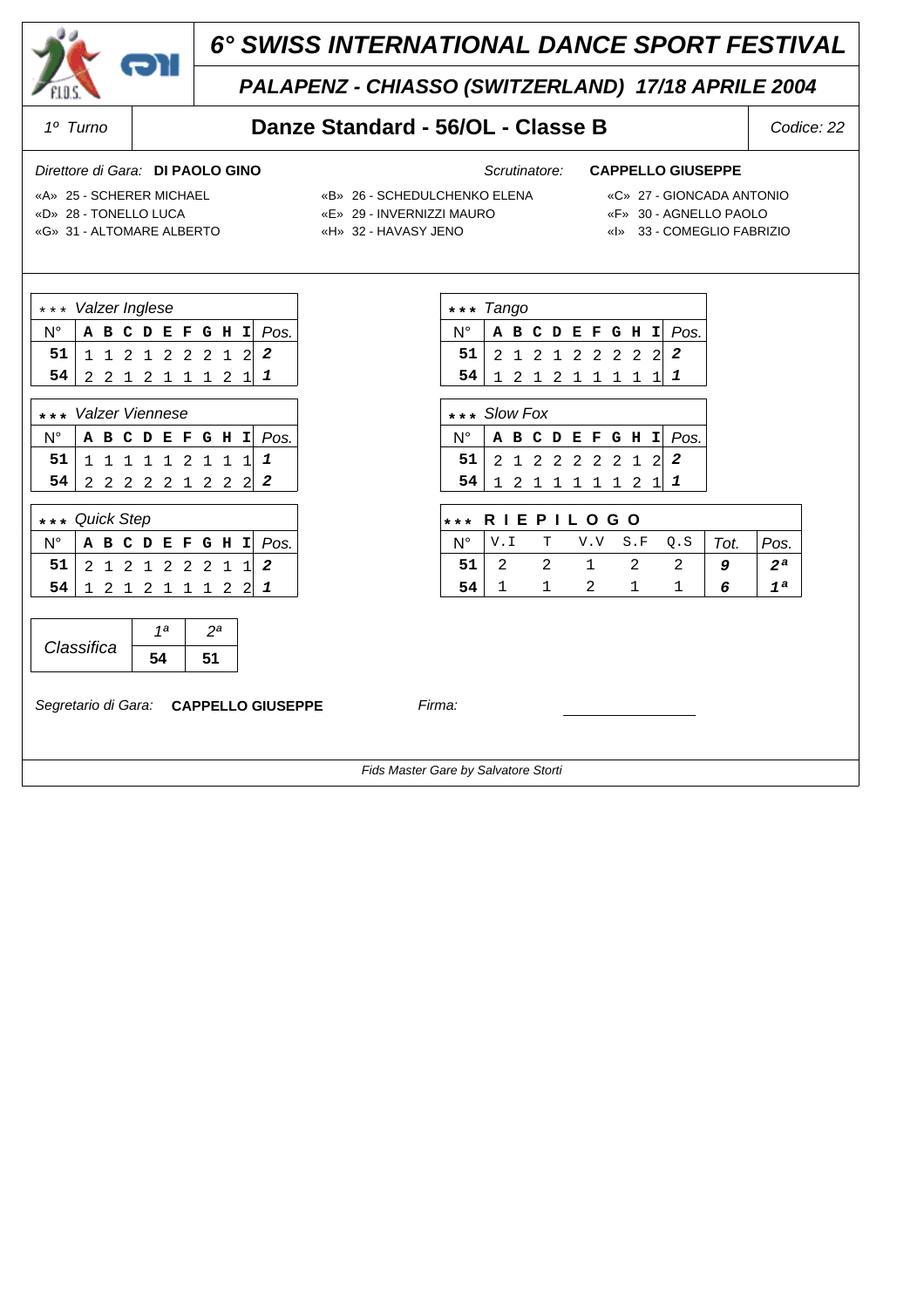

## *PALAPENZ - CHIASSO (SWITZERLAND) 17/18 APRILE 2004*

### *1º Turno* **Danze Standard - 56/OL - Classe C** *Codice: 20*

### *Direttore di Gara: Scrutinatore:* **DI PAOLO GINO CAPPELLO GIUSEPPE**

N° **ABCDEFGHI** *Pos.* 13 1 2 12 11 3 *1* 42 3 1 43 43 4 *3* 24 4 4 34 34 1 *4* 3 1 2 3 2 1 2 2 2 2

N° **ABCDEFGHI** *Pos.* 23 1 2 22 21 1 *1* 31 3 1 33 44 4 *3* 44 4 4 44 32 3 *4* 12 2 3 11 13 2 *2*

N° V.I T V.V S.F Q.S *Tot. Pos.* 1.5 1 1 1 2 *6,5 1ª* 3 3 3 3 3 *15 3ª* 4 4 4 4 4 *20 4ª* 1.5 2 2 2 1 *8,5 2ª*

 **\* \* \* R I E P I L O G O**

- «D» 28 TONELLO LUCA «E» 29 INVERNIZZI MAURO «F» 30 AGNELLO PAOLO
- «A» 25 SCHERER MICHAEL «B» 26 SCHEDULCHENKO ELENA «C» 27 GIONCADA ANTONIO

**\* \* \*** *Tango*

**\* \* \*** *Slow Fox*

- 
- «G» 31 ALTOMARE ALBERTO «H» 32 HAVASY JENO «I» 33 COMEGLIO FABRIZIO
- 
- -

| $* *$<br>*       | Valzer Inglese  |                |   |             |                |   |                |   |                |                         |
|------------------|-----------------|----------------|---|-------------|----------------|---|----------------|---|----------------|-------------------------|
| $N^{\circ}$      | А               | в              | c | D           | E              | F | G              | н | I              | Pos.                    |
| 35               | 1               | 3              | 1 | 2           | 2              | 2 | 1              | 1 | 3              | 1.5                     |
| 58               | 4               | $\overline{2}$ | 4 | $\mathbf 1$ | 3              | 3 | 3              | 4 | 4              | 3                       |
| 98               | 3               | 4              | 2 | 4           | 4              | 4 | 4              | 3 | $\overline{2}$ | $\overline{4}$          |
| 99               | 2               | 1              | 3 | 3           | 1              | 1 | 2              | 2 | 1              | 1.5                     |
| $* *$            | Valzer Viennese |                |   |             |                |   |                |   |                |                         |
| N°               | Α               | в              | c | D           | E              | F | G              | н | I              | Pos.                    |
| 35               | 1               | 1              | 1 | 1           | 1              | 2 | 1              | 1 | 1              | 1                       |
| 58               | 3               | $\overline{2}$ | 3 | 3           | 3              | 3 | 3              | 4 | 3              | $\mathbf{3}$            |
| 98               | 4               | 4              | 4 | 4           | 4              | 4 | 4              | 3 | 4              | $\overline{4}$          |
| 99               | 2               | 3              | 2 | 2           | 2              | 1 | 2              | 2 | 2              | $\overline{a}$          |
| $* *$<br>$\star$ | Quick Step      |                |   |             |                |   |                |   |                |                         |
| $N^{\circ}$      | А               | в              | C | D           | Е              | F | G              | н | I              | Pos.                    |
| 35               | 1               | 3              | 3 | 2           | 2              | 2 | 2              | 1 | 3              | 2                       |
| 58               | 3               | $\mathbf{1}$   | 4 | 1           | 3              | 3 | 3              | 4 | 4              | $\overline{\mathbf{3}}$ |
| 98               | 4               | 4              | 1 | 3           | 4              | 4 | $\overline{4}$ | 2 | $\overline{2}$ | $\overline{4}$          |
| 99               | 2               | 2              | 2 | 4           | 1              | 1 | 1              | 3 | 1              | 1                       |
|                  |                 |                |   |             |                |   |                |   |                |                         |
|                  |                 |                |   |             | 1 <sub>a</sub> |   | 2 <sup>a</sup> |   |                | 3 <sup>a</sup>          |
| Classifica       |                 |                |   |             | 35             |   | 99             |   |                | 58                      |

*Segretario di Gara:* **CAPPELLO GIUSEPPE** *Firma:*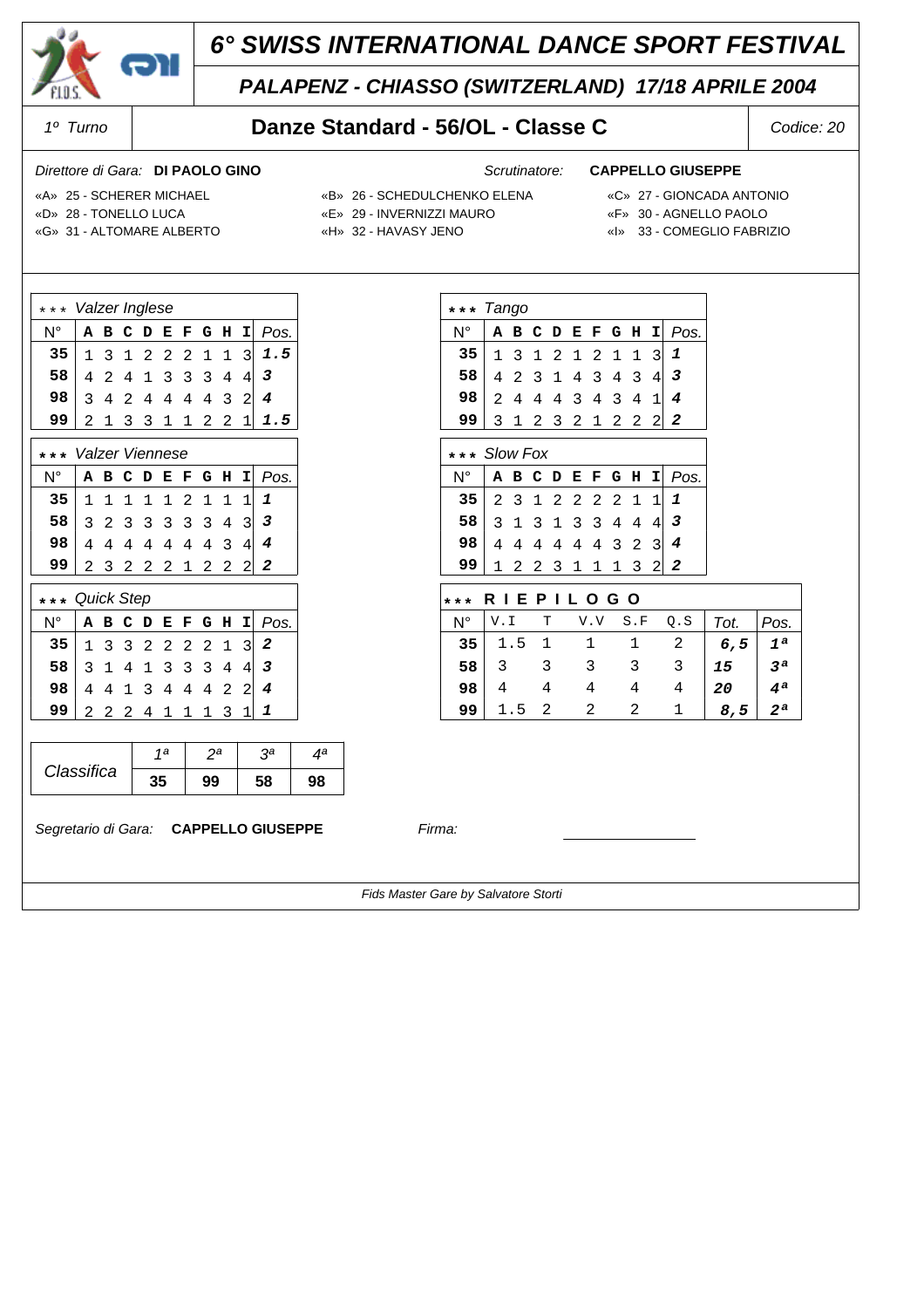

## *PALAPENZ - CHIASSO (SWITZERLAND) 17/18 APRILE 2004*

## *1º Turno* **Danze Standard - 16/18 anni - Classe A** *Codice: 6*

### *Direttore di Gara: Scrutinatore:* **DI PAOLO GINO CAPPELLO GIUSEPPE**

«D» 24 - SCHERER MICHAEL «E» 25 - RIZZO SABRINA «F» 26 - SCHEDULCHENKO ELENA

- «A» 15 POLOSSINA NATALIA «B» 17 DUVANOV SERGEY «C» 22 DANIEL STEINMANN
	-

«G» 27 - VIOTTO AGOSTINO

| «G» 27 - VIOTTO AGOSTINO |  |
|--------------------------|--|
|                          |  |
| *** Valzer Inglese       |  |
|                          |  |

| $N^{\circ}$                                                                                                                                             |  |  |  | A B C D E F G Pos. |
|---------------------------------------------------------------------------------------------------------------------------------------------------------|--|--|--|--------------------|
| $\begin{array}{c cccccc} 16 & 3 & 3 & 1 & 1 & 2 & 1 & 2 & 1 \\ 24 & 1 & 2 & 3 & 3 & 1 & 2 & 3 & 3 \\ 26 & 2 & 1 & 2 & 2 & 3 & 3 & 1 & 2 \\ \end{array}$ |  |  |  |                    |
|                                                                                                                                                         |  |  |  |                    |
|                                                                                                                                                         |  |  |  |                    |

| *** Valzer Viennese                                                                                                                |  |  |  |             |  |  |  |                    |
|------------------------------------------------------------------------------------------------------------------------------------|--|--|--|-------------|--|--|--|--------------------|
|                                                                                                                                    |  |  |  |             |  |  |  | A B C D E F G Pos. |
|                                                                                                                                    |  |  |  |             |  |  |  |                    |
| $\begin{array}{c cccccc}\n\textbf{16} & 2 & 2 & 3 & 1 & 1 & 1 & 3 & 2 \\ \textbf{24} & 3 & 3 & 2 & 3 & 2 & 2 & 2 & 3\n\end{array}$ |  |  |  |             |  |  |  |                    |
|                                                                                                                                    |  |  |  | 1 1 1 2 3 3 |  |  |  |                    |

| *** Quick Step |                 |  |  |                    |
|----------------|-----------------|--|--|--------------------|
| N۰             |                 |  |  | A B C D E F G Pos. |
| 16             | $2$ 1 3 1 1 1 1 |  |  |                    |
| 24             | $3$ 3 2 3 3 2 3 |  |  |                    |
| 26             | 1 2 1 2 2 3 2   |  |  |                    |

|            | 1a | nа | 2a |
|------------|----|----|----|
| Classifica | 16 |    | 24 |

*Segretario di Gara:* **CAPPELLO GIUSEPPE** *Firma:*

|                | *** Tango |   |                |                |              |           |                  |
|----------------|-----------|---|----------------|----------------|--------------|-----------|------------------|
| N°             | A         |   |                |                |              |           | B C D E F G Pos. |
| 16             | 3         |   | 3 3 2          | $\mathbf{1}$   | $\mathbf{1}$ |           | $2 \mid 3$       |
| 24             |           |   | 2 2 1 3 2 2 1  |                |              |           | 1                |
| 26             | 1         | 1 | 2 1            | 3 <sup>3</sup> |              | 3         | 2                |
|                |           |   |                |                |              |           |                  |
| * * * Slow Fox |           |   |                |                |              |           |                  |
|                |           |   |                |                |              |           |                  |
| N°             | А         |   | <b>BCDEFG</b>  |                |              |           | Pos.             |
| 16             | 3         | 1 | 3 <sub>1</sub> | $\mathbf{1}$   | $\mathbf 1$  | $\vert$ 3 | 1                |
| 24             |           |   | 2 3 2 3 2 2 2  |                |              |           | 3                |

| R I E P I L O G O<br>* * * |  |  |           |  |     |      |      |  |  |
|----------------------------|--|--|-----------|--|-----|------|------|--|--|
| N <sup>o</sup>             |  |  | T V.V S.F |  | Q.S | Tot. | Pos. |  |  |
| 16                         |  |  |           |  |     |      | 1 a  |  |  |
| 24                         |  |  |           |  |     | 13   | 2a   |  |  |
| 26                         |  |  |           |  |     |      |      |  |  |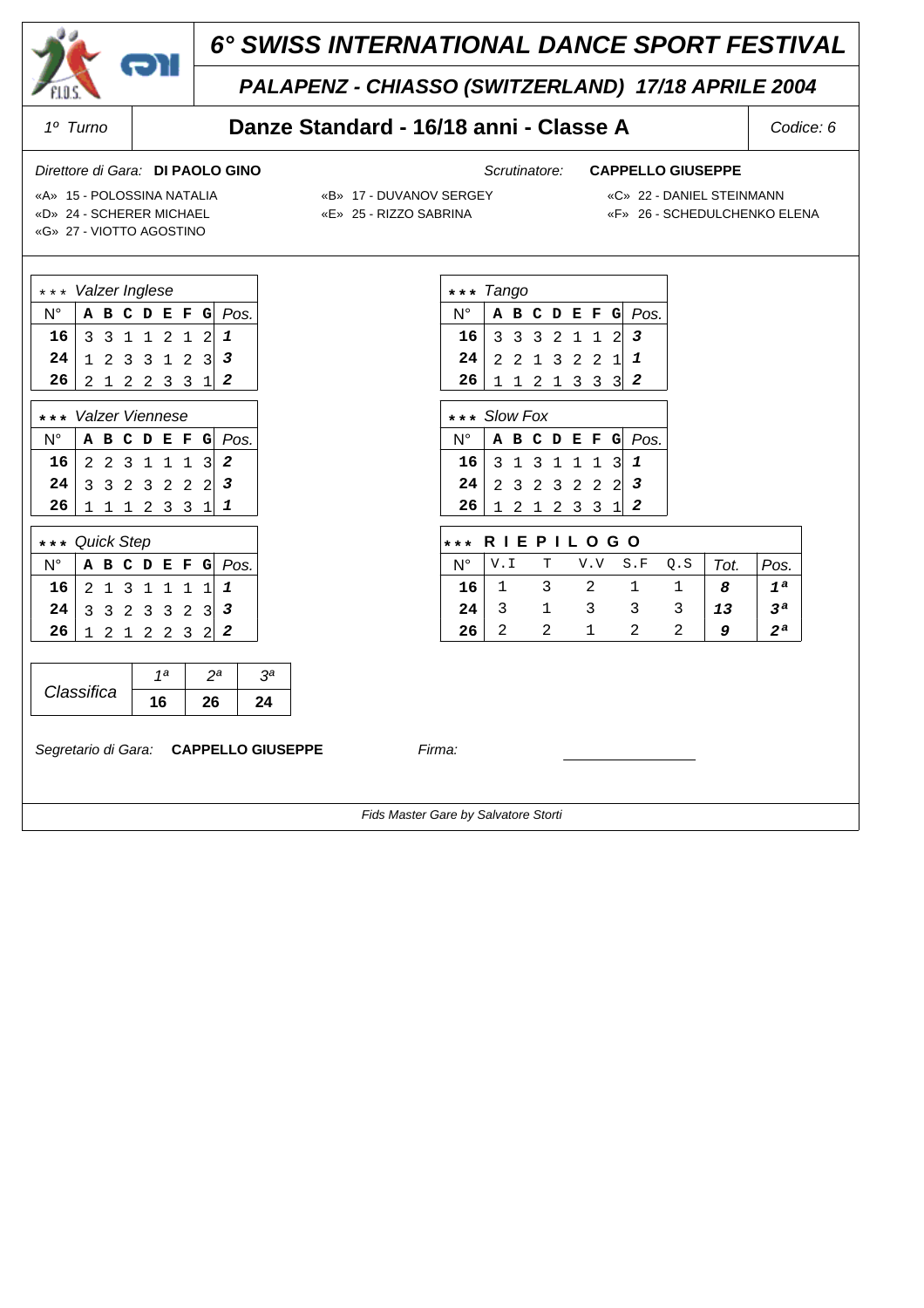

## *PALAPENZ - CHIASSO (SWITZERLAND) 17/18 APRILE 2004*

### *1º Turno* **Danze Standard - 16/18 anni - Classe B** *Codice: 7*

### *Direttore di Gara: Scrutinatore:* **DI PAOLO GINO CAPPELLO GIUSEPPE**

N° **ABCDEFG** *Pos.* **1** 1 1 2 1 2 2 2 2  **17** 22 1 2 11 1 *1*

N° **ABCDEFG** *Pos.*  **1** 22 2 2 22 1 *2*  **17** 11 1 1 11 2 *1*

 **\* \* \* R I E P I L O G O**

N° V.I T V.V S.F Q.S *Tot. Pos.*  **1** 2 2 2 2 2 *10 2ª*  **17** 1 1 1 1 1 *5 1ª*

«G» 27 - VIOTTO AGOSTINO

- «A» 15 POLOSSINA NATALIA «B» 17 DUVANOV SERGEY «C» 22 DANIEL STEINMANN
	-
	-

**\* \* \*** *Tango*

**\* \* \*** *Slow Fox*

«D» 24 - SCHERER MICHAEL «E» 25 - RIZZO SABRINA «F» 26 - SCHEDULCHENKO ELENA

| *** Valzer Inglese  |  |  |  |                                                                                                       |  |  |  |                    |
|---------------------|--|--|--|-------------------------------------------------------------------------------------------------------|--|--|--|--------------------|
|                     |  |  |  |                                                                                                       |  |  |  | A B C D E F G Pos. |
|                     |  |  |  | $\begin{array}{ccccccc c} 2 & 2 & 2 & 2 & 2 & 1 & 1 & 2 \\ 1 & 1 & 1 & 1 & 1 & 2 & 2 & 1 \end{array}$ |  |  |  |                    |
| 17 <sup>1</sup>     |  |  |  |                                                                                                       |  |  |  |                    |
|                     |  |  |  |                                                                                                       |  |  |  |                    |
| *** Valzer Viennese |  |  |  |                                                                                                       |  |  |  |                    |

|                    |          |  |  |  | $N^{\circ}$ A B C D E F G $Pos$ . |
|--------------------|----------|--|--|--|-----------------------------------|
|                    | 12122222 |  |  |  |                                   |
| $17$ 1 2 1 1 1 1 1 |          |  |  |  |                                   |

| *** Quick Step  |  |                 |  |                    |
|-----------------|--|-----------------|--|--------------------|
|                 |  |                 |  | A B C D E F G Pos. |
| $1 \mid$        |  | 2 2 2 2 2 2 2 2 |  |                    |
| 17 <sub>1</sub> |  | 1 1 1 1 1 1     |  |                    |

|            | ۱a |  |
|------------|----|--|
| Classifica |    |  |

*Segretario di Gara:* **CAPPELLO GIUSEPPE** *Firma:*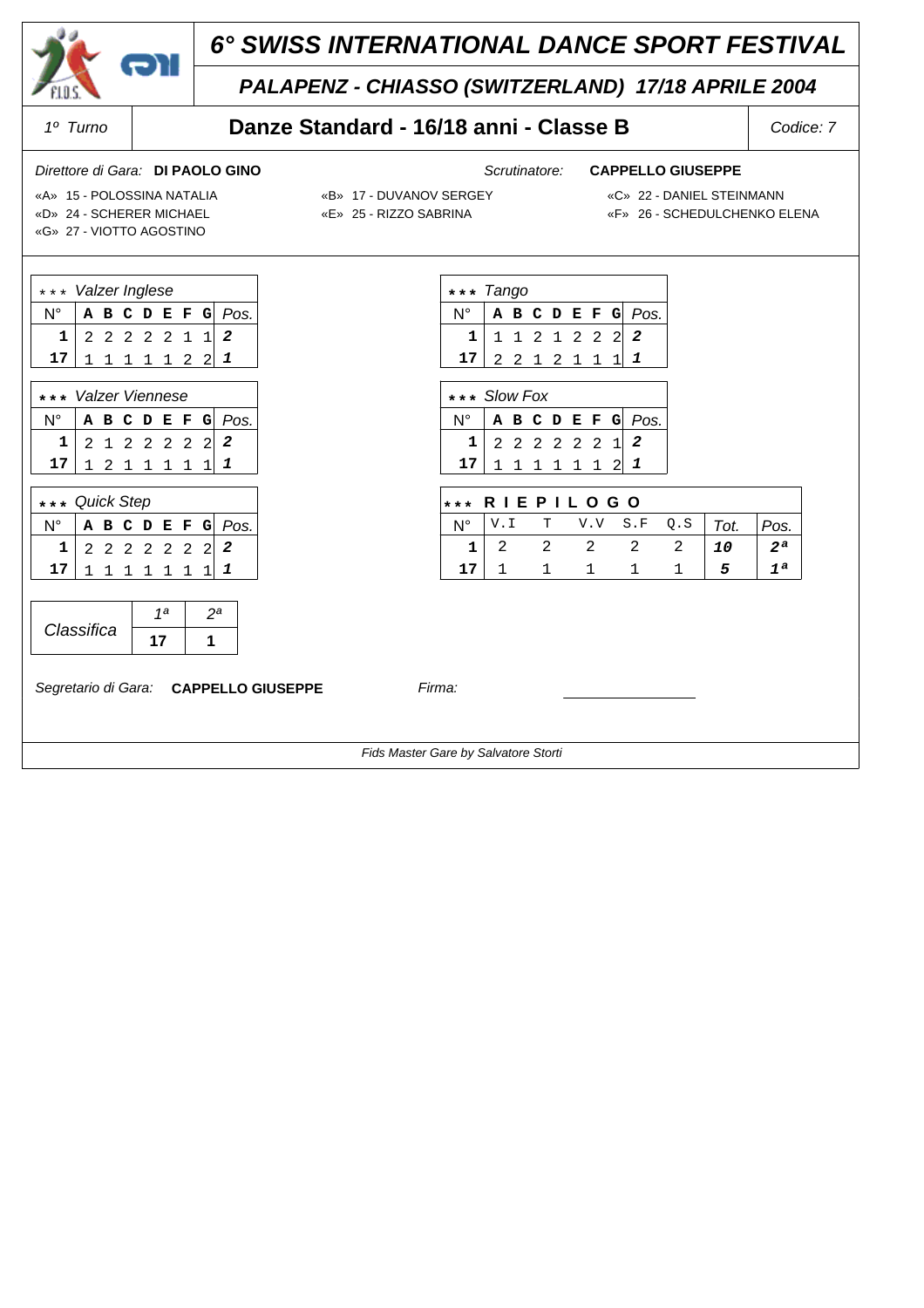

## *PALAPENZ - CHIASSO (SWITZERLAND) 17/18 APRILE 2004*

## *1º Turno* **Danze Standard - 16/18 anni - Classe C** *Codice: 8*

### *Direttore di Gara: Scrutinatore:* **DI PAOLO GINO CAPPELLO GIUSEPPE**

«D» 24 - SCHERER MICHAEL «E» 25 - RIZZO SABRINA «F» 26 - SCHEDULCHENKO ELENA «G» 27 - VIOTTO AGOSTINO

«A» 15 - POLOSSINA NATALIA «B» 17 - DUVANOV SERGEY «C» 22 - DANIEL STEINMANN

- 
- 

| *** Valzer Inglese                                                                                             | *** Tango                                                                                                 |
|----------------------------------------------------------------------------------------------------------------|-----------------------------------------------------------------------------------------------------------|
| $N^{\circ}$<br>A B C D E F G Pos.                                                                              | Pos.<br>N°<br>A B C D E F G                                                                               |
| 25<br>1<br>1 1 1 1<br>1<br>1<br>1                                                                              | 25<br>1<br>$\mathbf{1}$<br>$\mathbf{1}$<br>1 1 1<br>$1\vert$<br>1                                         |
| *** Valzer Viennese<br>$N^{\circ}$<br>A B C D E F G Pos.<br>25<br>1<br>$\mathbf{1}$<br>$1\quad1$<br>1 1 1<br>1 | *** Slow Fox<br>N°<br>Pos.<br>A B C D E F G<br>25<br>1<br>1<br>$1\quad1$<br>1 <sup>1</sup><br>1<br>1<br>1 |
| *** Quick Step                                                                                                 | <b>RIEPILOGO</b><br>$* * *$                                                                               |
| $N^{\circ}$<br>A B C D E F G Pos.                                                                              | V.I<br>$\mathbb T$<br>S.F<br>Q.S<br>N°<br>V.V<br>Tot.<br>Pos.                                             |
| 25<br>1 1 1 1<br>1<br>1<br>1<br>1                                                                              | $\mathbf 1$<br>$\mathbf{1}$<br>$\mathbf{1}$<br>25<br>1<br>1<br>5<br>1 <sup>a</sup>                        |
| 1 <sub>a</sub><br>Classifica<br>25<br>Segretario di Gara: CAPPELLO GIUSEPPE                                    | Firma:                                                                                                    |
|                                                                                                                | Fids Master Gare by Salvatore Storti                                                                      |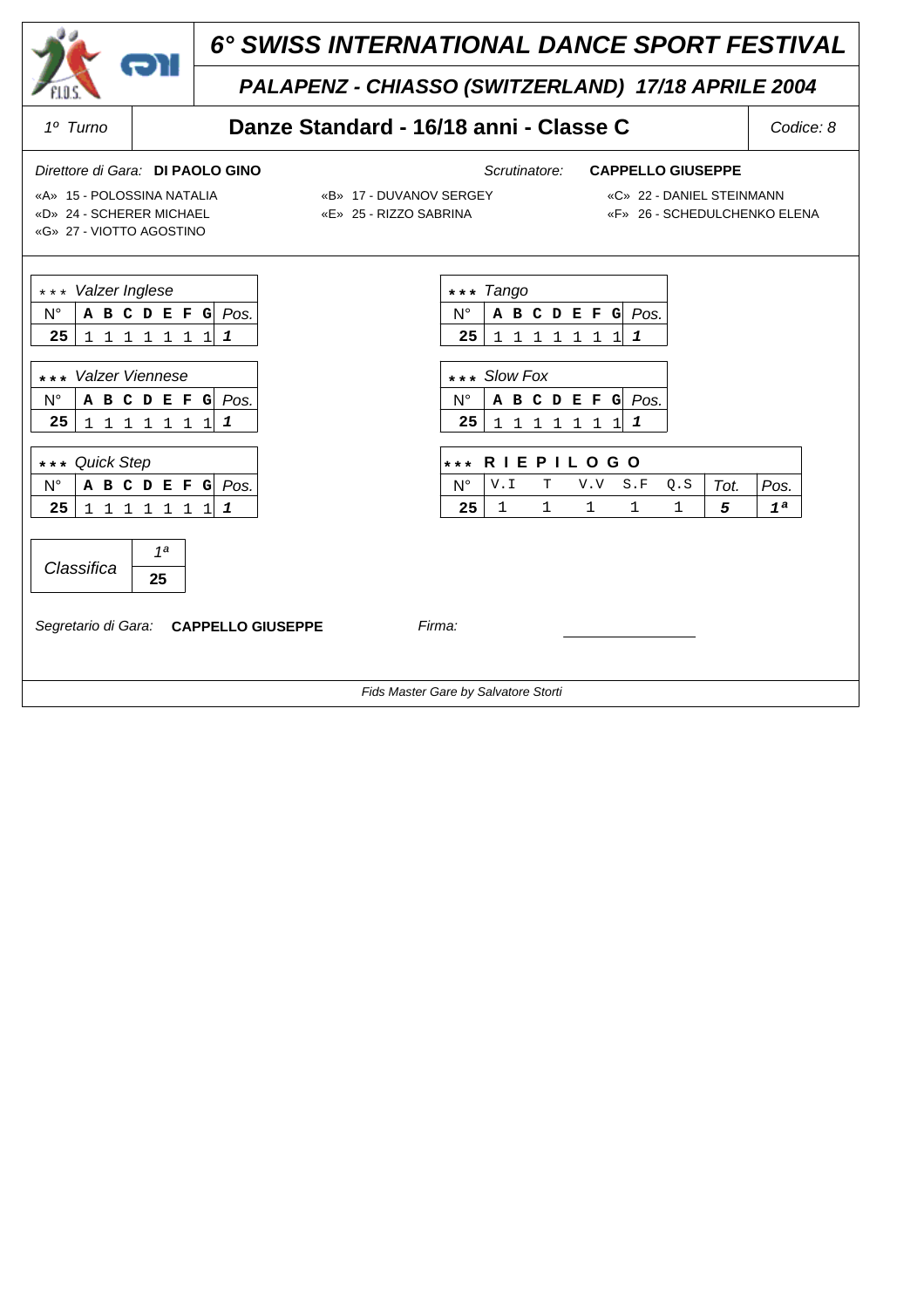

## *PALAPENZ - CHIASSO (SWITZERLAND) 17/18 APRILE 2004*

**\* \* \*** *Tango*

**\* \* \*** *Slow Fox*

### *1º Turno* **Danze Standard - 19/34 anni - Classe A** *Codice: 3*

### *Direttore di Gara: Scrutinatore:* **DI PAOLO GINO CAPPELLO GIUSEPPE**

N° **ABCDEFG** *Pos.* 44 4 3 33 4 *4* 11 1 1 12 3 *1* 2 2 2 2 4 1 2 2 33 3 4 24 1 *3*

N° **ABCDEFG** *Pos.* 44 3 2 42 4 *4* 11 1 1 11 3 *1* 22 2 3 24 1 *2* 33 4 4 33 2 *3*

 **\* \* \* R I E P I L O G O**

 $N^{\circ}$  V.I T V.V S.F Q.S  $Tot.$  Pos.  **9** 2 4 4 4 4 *18 4ª*

«D» 24 - SCHERER MICHAEL «E» 25 - RIZZO SABRINA «F» 26 - SCHEDULCHENKO ELENA

- «A» 15 POLOSSINA NATALIA «B» 17 DUVANOV SERGEY «C» 22 DANIEL STEINMANN
	-

«G» 27 - VIOTTO AGOSTINO

|  | «D» TI - DUVANUV SENG  |
|--|------------------------|
|  | «E» 25 - RIZZO SABRINA |

| *                          | Valzer Inglese |                |              |                |   |                |                |   |      |  |  |  |  |
|----------------------------|----------------|----------------|--------------|----------------|---|----------------|----------------|---|------|--|--|--|--|
| $N^{\circ}$                | A              | в              | С            | D              | E | F              | G              |   | Pos. |  |  |  |  |
| 9                          | 3              | $\overline{2}$ | 3            | $\mathbf{1}$   | 3 | 1              | 4              | 2 |      |  |  |  |  |
| 12                         | $\mathbf{1}$   | 1              | 1            | 2              | 1 | $\overline{2}$ | 3              | 1 |      |  |  |  |  |
| 28                         | 4              | 3              | 2            | 3              | 4 | 3              | $\overline{c}$ | 3 |      |  |  |  |  |
| 29                         | 2              | 4              | 4            | 4              | 2 | 4              | $\overline{1}$ | 4 |      |  |  |  |  |
| Valzer Viennese<br>$\star$ |                |                |              |                |   |                |                |   |      |  |  |  |  |
| $N^{\circ}$                | A              | в              | C            | D              | E | F              | G              |   | Pos. |  |  |  |  |
| 9                          | 4              | 3              | 4            | $\overline{2}$ | 4 | $\overline{2}$ | 4              | 4 |      |  |  |  |  |
| 12                         | $\mathbf{1}$   | $\mathbf 1$    | $\mathbf{1}$ | 1              | 1 | 1              | 3              | 1 |      |  |  |  |  |
| 28                         | 3              | $\overline{2}$ | 2            | 4              | 2 | 4              | 1              | 2 |      |  |  |  |  |
| 29                         | 2              | 4              | 3            | 3              | 3 | 3              | 2              | 3 |      |  |  |  |  |
| $\star$                    | Quick Step     |                |              |                |   |                |                |   |      |  |  |  |  |
| N°                         | А              | в              | c            | D              | E | F              | G              |   | Pos. |  |  |  |  |
| 9                          | 4              | 4              | 4            | 3              | 4 | $\overline{2}$ | 4              | 4 |      |  |  |  |  |
| 12                         | $\overline{2}$ | 1              | 1            | 2              | 1 | 1              | 3              | 1 |      |  |  |  |  |
| 28                         | 1              | 2              | 2            | 1              | 2 | 3              | $\overline{c}$ | 2 |      |  |  |  |  |
| 29                         | 3              | 3              | 3            | 4              | 3 | 4              | $\mathbf 1$    | 3 |      |  |  |  |  |
|                            |                |                |              |                |   |                |                |   |      |  |  |  |  |
| 1 <sup>a</sup><br>$2^a$    |                |                |              |                |   |                |                |   |      |  |  |  |  |
| Classifica                 |                |                |              |                |   |                |                |   |      |  |  |  |  |

*Segretario di Gara:* **CAPPELLO GIUSEPPE** *Firma:*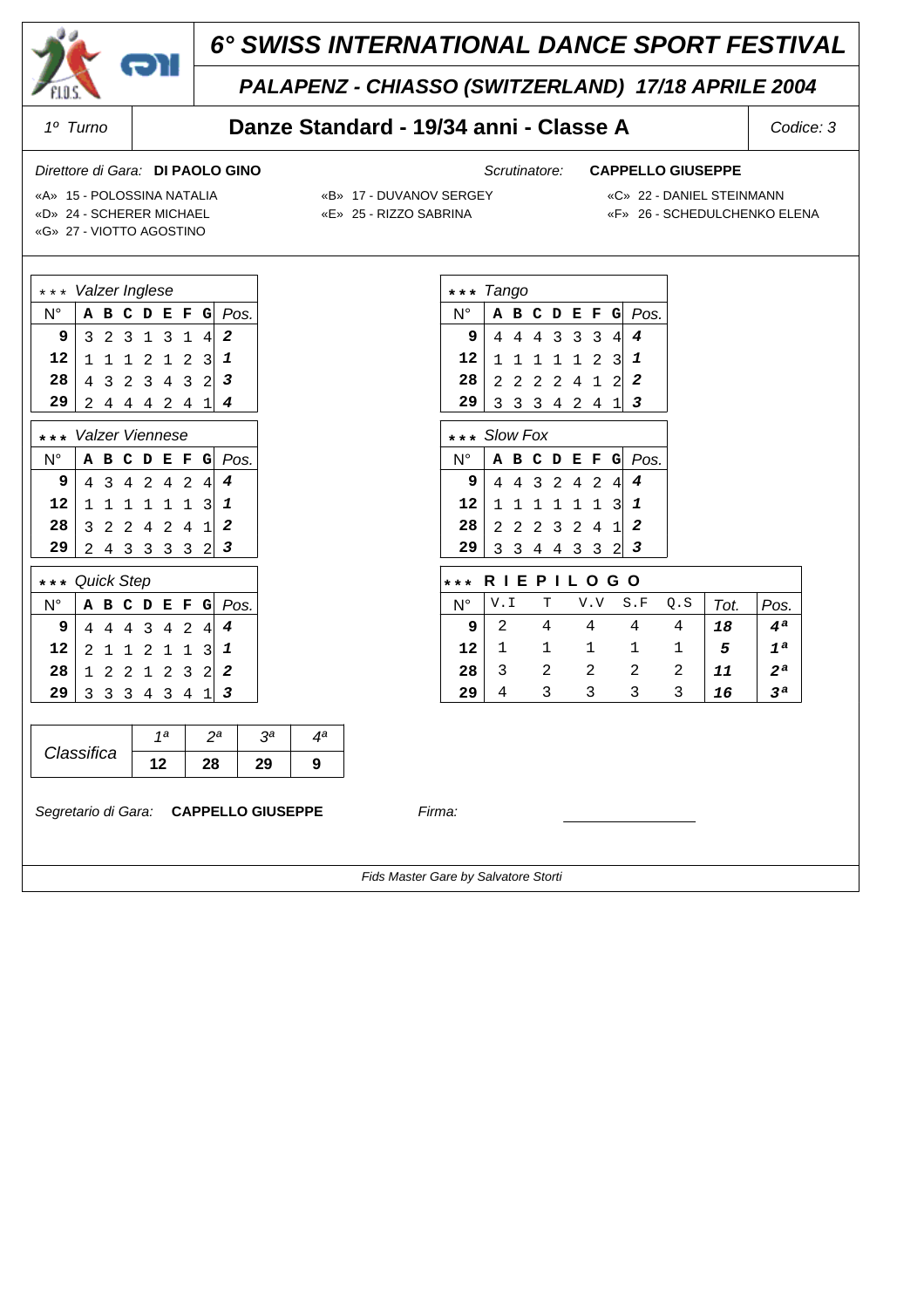

### \* \* \* *Valzer Inglese* N° **ABCDEFG** *Pos.*  **2** 1 11 11 11 *1* **\* \* \*** *Tango* N° **ABCDEFG** *Pos.*  **2** 11 1 1 11 1 *1* **\* \* \*** *Valzer Viennese* N° **ABCDEFG** *Pos.*  **2** 1 11 11 11 *1* **\* \* \*** *Slow Fox* N° **ABCDEFG** *Pos.*  **2** 11 1 1 11 1 *1* **\* \* \*** *Quick Step* N° **ABCDEFG** *Pos.*  **2** 1 11 11 11 *1*  **\* \* \* R I E P I L O G O**  $N^{\circ}$  V.I T V.V S.F Q.S  $\sqrt{Tot}$ . Pos.  **2** 1 1 1 1 1 *5 1ª Classifica 1ª*  **2** *Segretario di Gara:* **CAPPELLO GIUSEPPE** *Firma: Fids Master Gare by Salvatore Storti*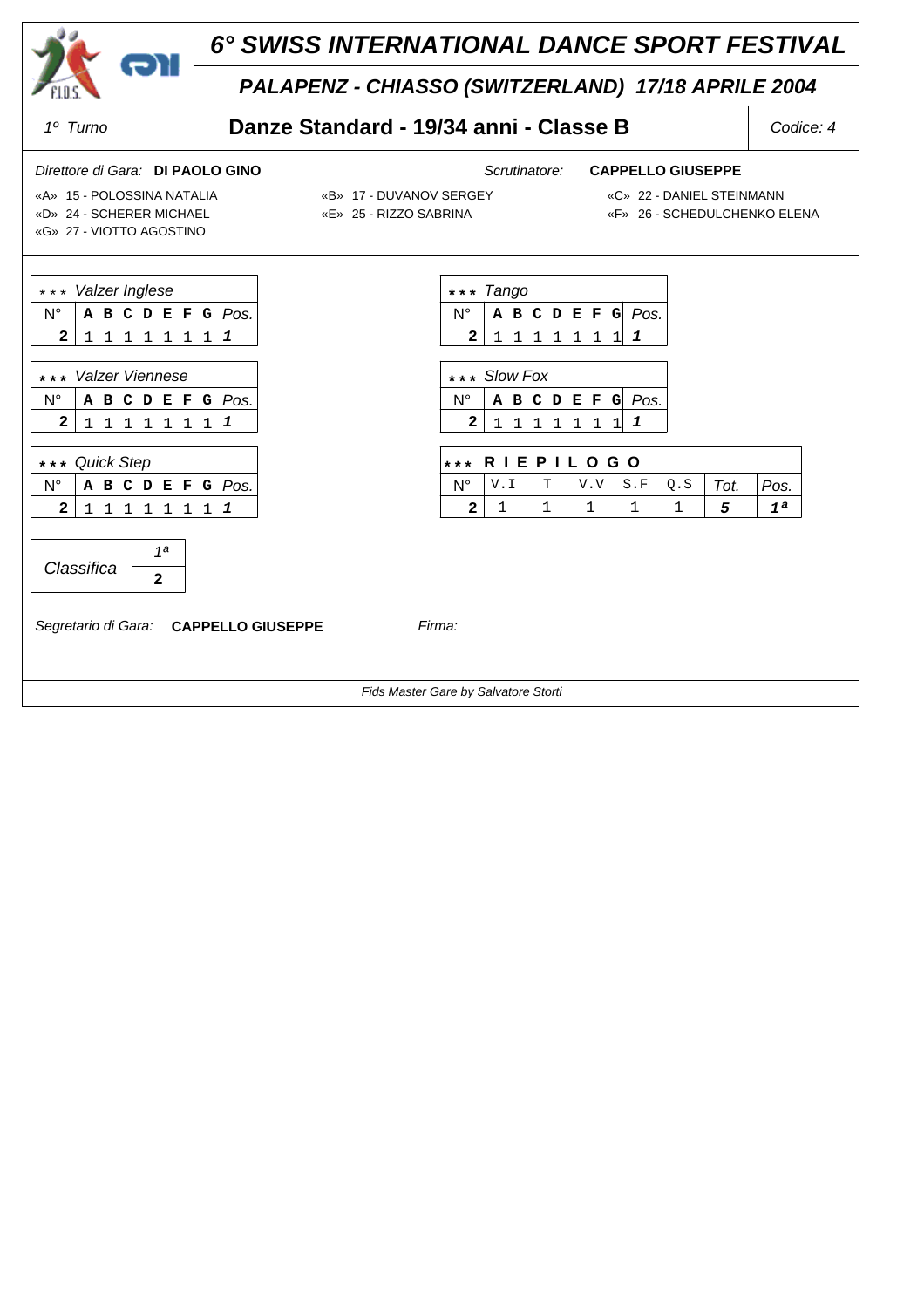

## *PALAPENZ - CHIASSO (SWITZERLAND) 17/18 APRILE 2004*

### *1º Turno* **Danze Standard - 19/34 anni - Classe C** *Codice: 5*

### *Direttore di Gara: Scrutinatore:* **DI PAOLO GINO CAPPELLO GIUSEPPE**

«D» 24 - SCHERER MICHAEL «E» 25 - RIZZO SABRINA «F» 26 - SCHEDULCHENKO ELENA «G» 27 - VIOTTO AGOSTINO

«A» 15 - POLOSSINA NATALIA «B» 17 - DUVANOV SERGEY «C» 22 - DANIEL STEINMANN

- 
- 

| *** Valzer Inglese                                                                                                                            | *** Tango                                                                                                    |
|-----------------------------------------------------------------------------------------------------------------------------------------------|--------------------------------------------------------------------------------------------------------------|
| $N^{\circ}$<br>Pos.<br>A B C D E F G                                                                                                          | $N^{\circ}$<br>Pos.<br>A B C D E F G                                                                         |
| 19<br>1<br>1 1 1 1 1 1<br>1                                                                                                                   | 19<br>1<br>1 1 1 1 1 1                                                                                       |
| *** Valzer Viennese<br>N°<br>Pos.<br>A B C D E F<br>G<br>19<br>1<br>$\mathbf{1}$<br>$1\quad1$<br>$\mathbf{1}$<br>$\mathbf{1}$<br>$\mathbf{1}$ | *** Slow Fox<br>N°<br>Pos.<br>A B C D E F G<br>19<br>1<br>$\mathbf{1}$<br>1 1 1<br>$1\quad1$<br>$\mathbf{1}$ |
| *** Quick Step                                                                                                                                | <b>RIEPILOGO</b><br>$***$                                                                                    |
| $N^{\circ}$<br>Pos.<br>A B C D E F G                                                                                                          | $N^{\circ}$<br>V.I<br>$\mathbb T$<br>S.F<br>Q.S<br>Pos.<br>V.V<br>Tot.                                       |
| 19<br>1<br>1 1 1 1<br>1<br>$\mathbf{1}$<br>1                                                                                                  | $\mathbf 1$<br>1<br>1<br>$\mathbf 1$<br>$\mathbf{1}$<br>19<br>5<br>1 <sup>a</sup>                            |
| 1 <sub>a</sub><br>Classifica<br>19<br>Segretario di Gara: CAPPELLO GIUSEPPE                                                                   | Firma:                                                                                                       |
|                                                                                                                                               | Fids Master Gare by Salvatore Storti                                                                         |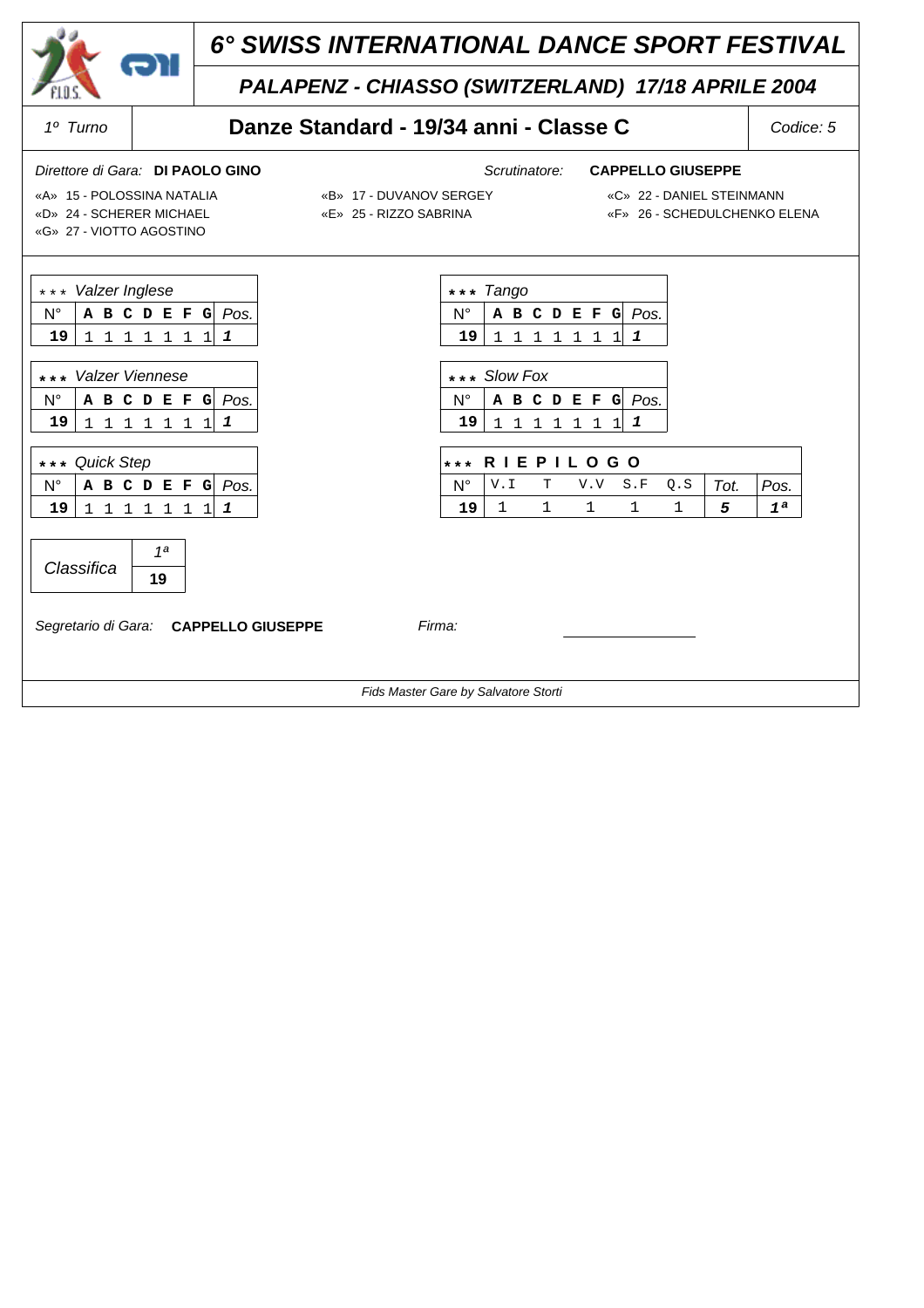

## *PALAPENZ - CHIASSO (SWITZERLAND) 17/18 APRILE 2004*

### *1º Turno* **Danze Standard - 35/45 anni - Classe I** *Codice: 27*

### *Direttore di Gara: Scrutinatore:* **DI PAOLO GINO CAPPELLO GIUSEPPE**

N° **ABCDEFGHI** *Pos.*  **52** 22 2 2 22 22 2 *2*  **55** 11 1 1 11 11 1 *1*

N° **ABCDEFGHI** *Pos.*  **52** 22 1 2 22 22 2 *2*  **55** 11 2 1 11 11 1 *1*

N° V.I T V.V S.F Q.S *Tot. Pos.*  **52** 2 2 2 2 2 *10 2ª*  **55** 1 1 1 1 1 *5 1ª*

 **\* \* \* R I E P I L O G O**

- «D» 28 TONELLO LUCA «E» 29 INVERNIZZI MAURO «F» 30 AGNELLO PAOLO
- 

**\* \* \*** *Tango*

**\* \* \*** *Slow Fox*

- 
- 
- «A» 25 SCHERER MICHAEL «B» 26 SCHEDULCHENKO ELENA «C» 27 GIONCADA ANTONIO
	-
- «G» 31 ALTOMARE ALBERTO «H» 32 HAVASY JENO «I» 33 COMEGLIO FABRIZIO

| *** Valzer Inglese |  |  |  |  |  |  |  |               |  |                        |  |
|--------------------|--|--|--|--|--|--|--|---------------|--|------------------------|--|
|                    |  |  |  |  |  |  |  |               |  | A B C D E F G H I Pos. |  |
| 52                 |  |  |  |  |  |  |  |               |  | 2 2 2 2 2 2 2 1 2 2    |  |
|                    |  |  |  |  |  |  |  | 1 1 1 1 1 1 2 |  |                        |  |
|                    |  |  |  |  |  |  |  |               |  |                        |  |

| *** Valzer Viennese    |  |  |  |  |  |  |  |                 |  |                                    |  |  |  |
|------------------------|--|--|--|--|--|--|--|-----------------|--|------------------------------------|--|--|--|
|                        |  |  |  |  |  |  |  |                 |  | $N^{\circ}$ A B C D E F G H I Pos. |  |  |  |
| 52 2 2 2 2 1 2 2 2 2 2 |  |  |  |  |  |  |  |                 |  |                                    |  |  |  |
| 55 I                   |  |  |  |  |  |  |  | 1 1 1 1 2 1 1 1 |  |                                    |  |  |  |

| *** Quick Step             |  |  |  |             |  |  |  |  |  |                        |  |
|----------------------------|--|--|--|-------------|--|--|--|--|--|------------------------|--|
|                            |  |  |  |             |  |  |  |  |  | A B C D E F G H I Pos. |  |
| $52$ 2 2 2 2 2 2 2 2 2 2 2 |  |  |  |             |  |  |  |  |  |                        |  |
| 55                         |  |  |  | 1 1 1 1 1 1 |  |  |  |  |  |                        |  |

|            | ı a |  |
|------------|-----|--|
| Classifica |     |  |

*Segretario di Gara:* **CAPPELLO GIUSEPPE** *Firma:*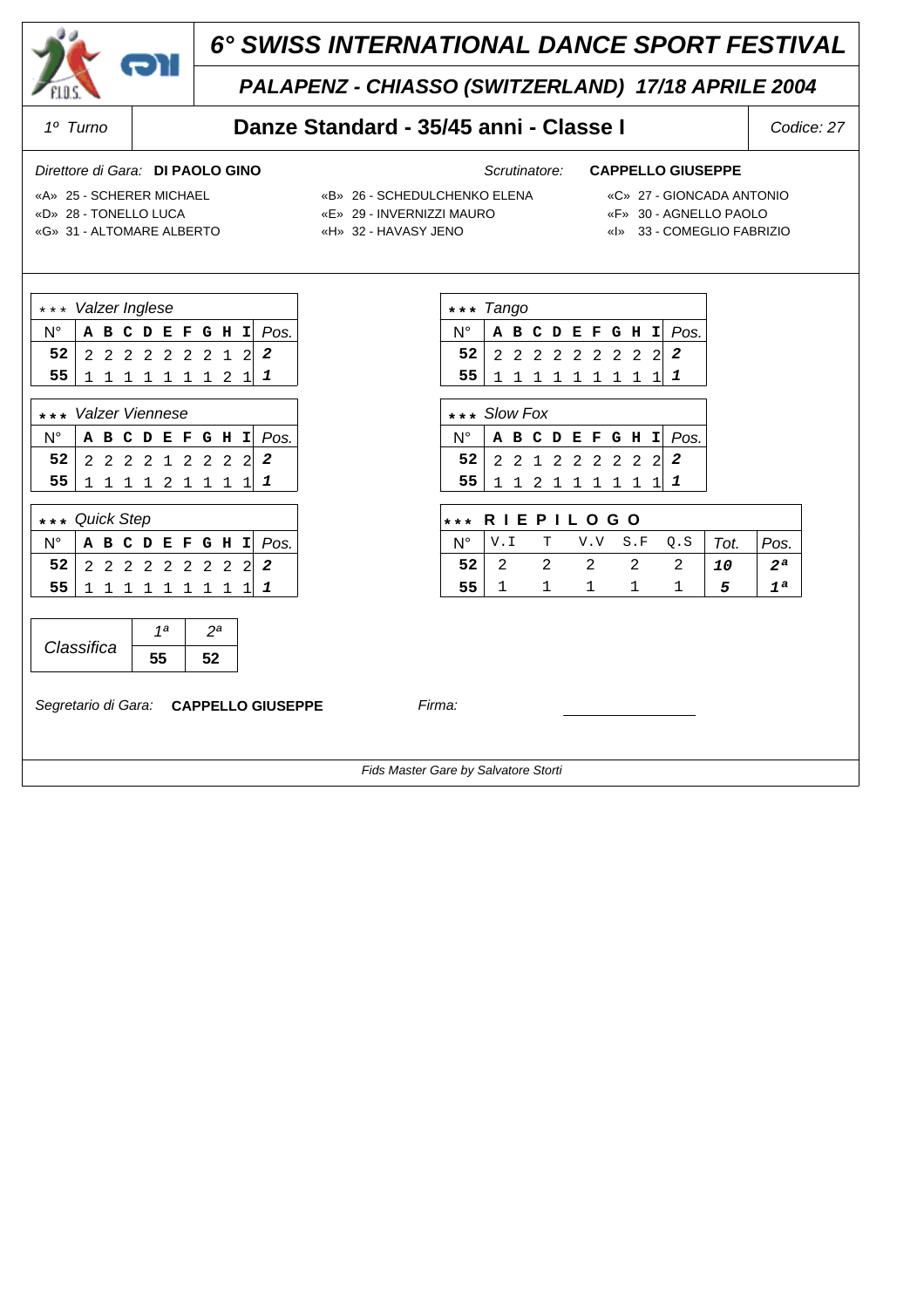

## *PALAPENZ - CHIASSO (SWITZERLAND) 17/18 APRILE 2004*

### *1º Turno* **Danze Standard - 35/45 anni - Classe A** *Codice: 23*

### *Direttore di Gara: Scrutinatore:* **DI PAOLO GINO CAPPELLO GIUSEPPE**

- «D» 28 TONELLO LUCA «E» 29 INVERNIZZI MAURO «F» 30 AGNELLO PAOLO
- «A» 25 SCHERER MICHAEL «B» 26 SCHEDULCHENKO ELENA «C» 27 GIONCADA ANTONIO
	-

N° **ABCDEFGHI** *Pos.* 31 1 2 31 12 3 *2* 23 3 3 12 33 1 *3* 12 2 1 23 21 2 *1*

N° **ABCDEFGHI** *Pos.* | 3 2 3 1 3 2 2 1 3 | 3 13 1 3 11 12 1 *1* 21 2 2 23 33 2 *2*

N° V.I T V.V S.F Q.S *Tot. Pos.* 1 2 2 3 1 *9 1ª* 2.5 3 1 1 3 *10,5 3ª* 2.5 1 3 2 2 *10,5 2ª*

 **\* \* \* R I E P I L O G O**

**\* \* \*** *Tango*

**\* \* \*** *Slow Fox*

- 
- «G» 31 ALTOMARE ALBERTO «H» 32 HAVASY JENO «I» 33 COMEGLIO FABRIZIO

| *** Valzer Inglese       |  |  |  |  |  |  |  |  |  |                                                                          |  |  |
|--------------------------|--|--|--|--|--|--|--|--|--|--------------------------------------------------------------------------|--|--|
| $N^{\circ}$              |  |  |  |  |  |  |  |  |  | A B C D E F G H I Pos.                                                   |  |  |
| 37 3 2 1 2 2 1 2 1 2 $1$ |  |  |  |  |  |  |  |  |  |                                                                          |  |  |
|                          |  |  |  |  |  |  |  |  |  | $43 \begin{vmatrix} 1 & 3 & 3 & 3 & 1 & 2 & 1 & 2 & 3 \end{vmatrix}$ 2.5 |  |  |
| 56 <sup>1</sup>          |  |  |  |  |  |  |  |  |  | 2 1 2 1 3 3 3 3 1 2.5                                                    |  |  |
|                          |  |  |  |  |  |  |  |  |  |                                                                          |  |  |

| *** Valzer Viennese                                                        |  |  |  |  |  |  |  |  |  |                        |  |  |  |
|----------------------------------------------------------------------------|--|--|--|--|--|--|--|--|--|------------------------|--|--|--|
| N° I                                                                       |  |  |  |  |  |  |  |  |  | A B C D E F G H I Pos. |  |  |  |
| 37 2 2 1 3 1 2 2 1 3 2<br>43 1 3 2 2 2 1 1 2 1 1<br>56 3 1 3 1 3 3 3 3 2 3 |  |  |  |  |  |  |  |  |  |                        |  |  |  |
|                                                                            |  |  |  |  |  |  |  |  |  |                        |  |  |  |
|                                                                            |  |  |  |  |  |  |  |  |  |                        |  |  |  |

| *** Quick Step           |  |  |  |  |  |  |  |                     |  |                        |  |  |
|--------------------------|--|--|--|--|--|--|--|---------------------|--|------------------------|--|--|
| N°                       |  |  |  |  |  |  |  |                     |  | A B C D E F G H I Pos. |  |  |
| 37 <sup>1</sup>          |  |  |  |  |  |  |  | 1 2 1 1 1 1 1 1 2 1 |  |                        |  |  |
| $43$ 2 3 3 3 2 2 3 3 1 3 |  |  |  |  |  |  |  |                     |  |                        |  |  |
| 56                       |  |  |  |  |  |  |  | 3 1 2 2 3 3 2 2 3   |  |                        |  |  |

|            | 1a | эa | oа |
|------------|----|----|----|
| Classifica |    |    |    |

*Segretario di Gara:* **CAPPELLO GIUSEPPE** *Firma:*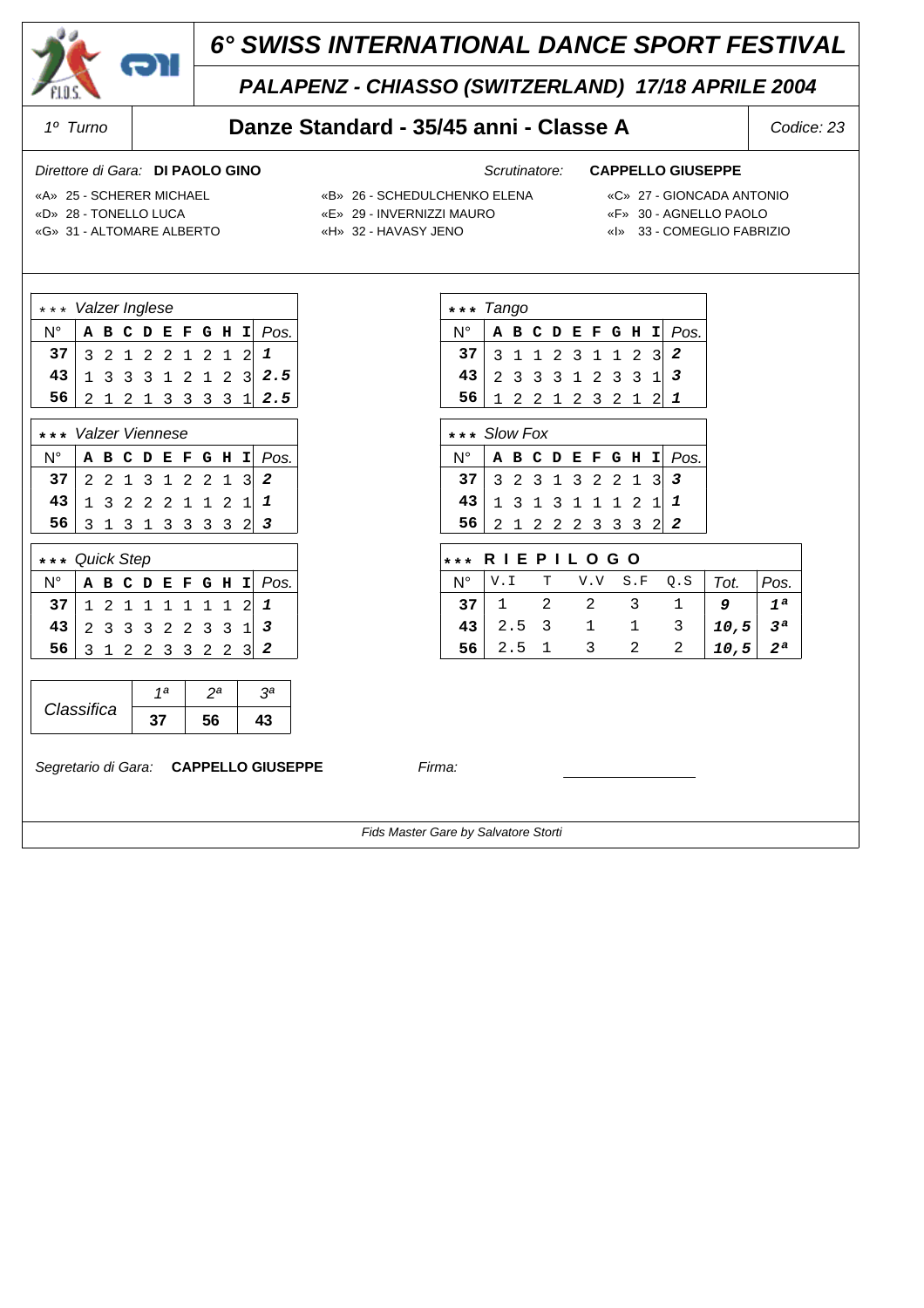

## *PALAPENZ - CHIASSO (SWITZERLAND) 17/18 APRILE 2004*

### *1º Turno* **Danze Standard - 35/45 anni - Classe B** *Codice: 18*

### *Direttore di Gara: Scrutinatore:* **DI PAOLO GINO CAPPELLO GIUSEPPE**

N° **ABCDEFGHI** *Pos.* 11 1 2 12 21 1 *1* 22 2 1 21 13 2 *2* 3 3 3 3 3 3 3 2 3 3

N° **ABCDEFGHI** *Pos.* 21 2 2 12 21 1 *2* 12 1 1 21 12 2 *1* 3 3 3 3 3 3 3 3 3 3

N° V.I T V.V S.F Q.S *Tot. Pos.* 2 1 2 2 2 *9 2ª* 1 2 1 1 1 *6 1ª* 3 3 3 3 3 *15 3ª*

 **\* \* \* R I E P I L O G O**

- «D» 28 TONELLO LUCA «E» 29 INVERNIZZI MAURO «F» 30 AGNELLO PAOLO
- «A» 25 SCHERER MICHAEL «B» 26 SCHEDULCHENKO ELENA «C» 27 GIONCADA ANTONIO

**\* \* \*** *Tango*

**\* \* \*** *Slow Fox*

- 
- «G» 31 ALTOMARE ALBERTO «H» 32 HAVASY JENO «I» 33 COMEGLIO FABRIZIO
- 
- -

| *** Valzer Inglese       |  |  |  |  |  |  |  |               |  |                        |  |
|--------------------------|--|--|--|--|--|--|--|---------------|--|------------------------|--|
| N°                       |  |  |  |  |  |  |  |               |  | A B C D E F G H I Pos. |  |
| 38 2 2 2 2 2 2 2 1 2     |  |  |  |  |  |  |  |               |  | 2                      |  |
| $48$ 1 1 1 1 1 1 1 2 1 1 |  |  |  |  |  |  |  |               |  |                        |  |
|                          |  |  |  |  |  |  |  | 3 3 3 3 3 3 3 |  |                        |  |
|                          |  |  |  |  |  |  |  |               |  |                        |  |

| *** Valzer Viennese                                                                                                            |  |  |  |                             |  |                        |
|--------------------------------------------------------------------------------------------------------------------------------|--|--|--|-----------------------------|--|------------------------|
|                                                                                                                                |  |  |  |                             |  | A B C D E F G H I Pos. |
| $\begin{array}{c cccccc} 38 & 1 & 2 & 3 & 2 & 2 & 2 & 1 & 1 & 2 & 2 \\ 48 & 2 & 1 & 2 & 1 & 1 & 1 & 2 & 2 & 1 & 1 \end{array}$ |  |  |  |                             |  |                        |
|                                                                                                                                |  |  |  |                             |  |                        |
|                                                                                                                                |  |  |  | $3$ 3 1 3 3 3 3 3 3 $\vert$ |  |                        |

| *** Quick Step           |  |  |  |  |  |  |  |                           |  |                        |  |  |
|--------------------------|--|--|--|--|--|--|--|---------------------------|--|------------------------|--|--|
| $N^{\circ}$              |  |  |  |  |  |  |  |                           |  | A B C D E F G H I Pos. |  |  |
| 38 2 1 2 2 2 2 2 2 2 2 2 |  |  |  |  |  |  |  |                           |  |                        |  |  |
| 48                       |  |  |  |  |  |  |  | $1 2 1 1 1 1 1 1 1 1 1 1$ |  |                        |  |  |
|                          |  |  |  |  |  |  |  | 3 3 3 3 3 3 3             |  |                        |  |  |

|            | 1a  | วa | oа |
|------------|-----|----|----|
| Classifica | 1 Q |    |    |

*Segretario di Gara:* **CAPPELLO GIUSEPPE** *Firma:*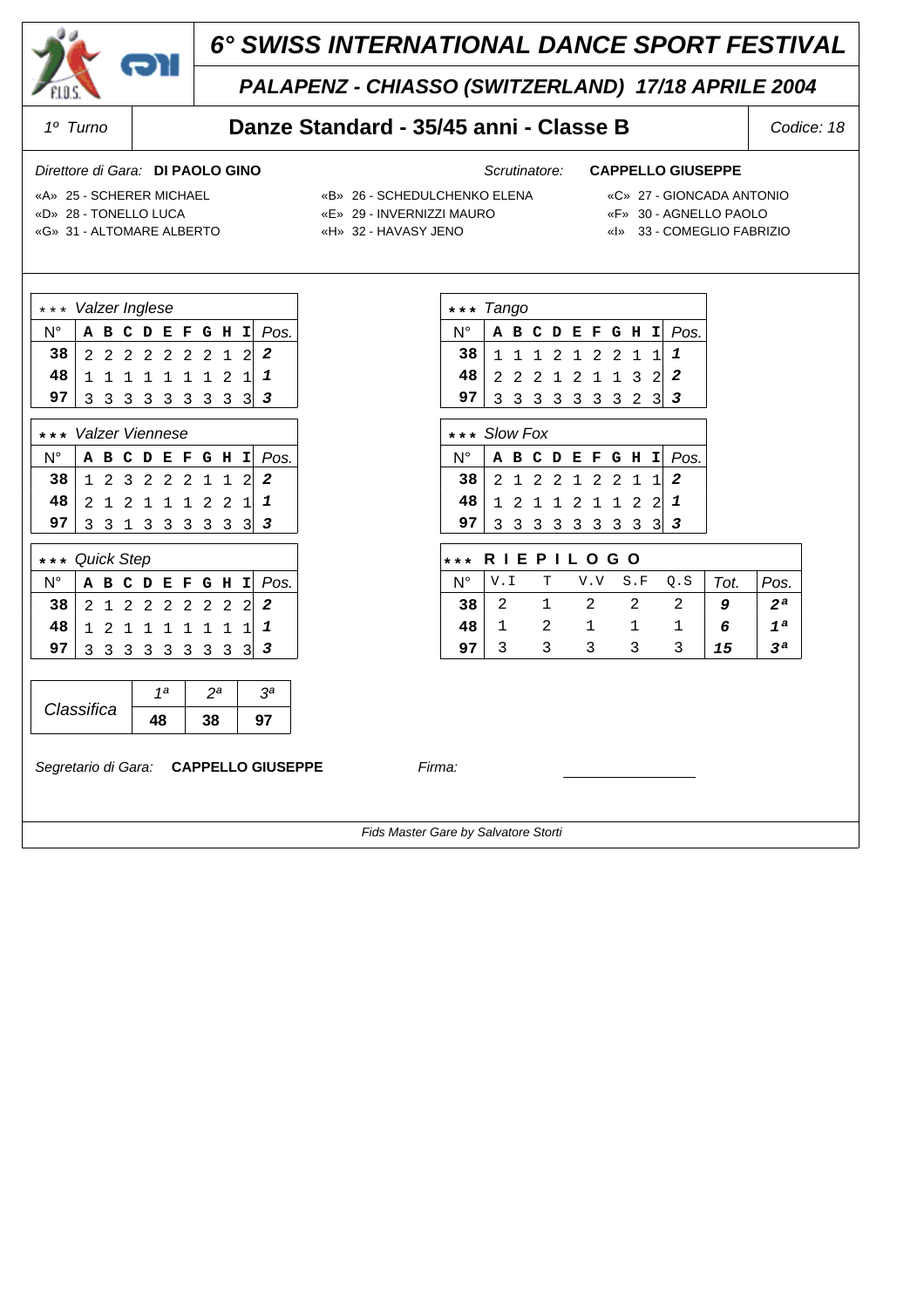

### *PALAPENZ - CHIASSO (SWITZERLAND) 17/18 APRILE 2004*

### *1º Turno* **Danze Standard - 46/55 anni - Classe I** *Codice: 28*

### *Direttore di Gara: Scrutinatore:* **DI PAOLO GINO CAPPELLO GIUSEPPE**

N° **ABCDEFGHI** *Pos.* 35 3 3 52 43 4 *3* 42 5 2 44 34 2 *4* 11 1 1 11 11 1 *1* 23 2 4 23 22 3 *2* 54 4 5 35 55 5 *5*

N° **ABCDEFGHI** *Pos.* 44 3 4 52 33 4 *3.5* 33 5 2 44 44 3 *3.5* 21 1 1 11 12 1 *1* 12 2 3 23 21 2 *2* 55 4 5 35 55 5 *5*

 $N^{\circ}$  V.I T V.V S.F Q.S  $Tot.$  Pos. 4 3 4 3.5 4 *18,5 4ª* 3 4 3 3.5 3 *16,5 3ª* 1 1 1 1 1 *5 1ª* 2 2 2 2 2 *10 2ª* 5 5 5 5 5 *25 5ª*

 **\* \* \* R I E P I L O G O**

- «D» 28 TONELLO LUCA «E» 29 INVERNIZZI MAURO «F» 30 AGNELLO PAOLO
- «A» 25 SCHERER MICHAEL «B» 26 SCHEDULCHENKO ELENA «C» 27 GIONCADA ANTONIO

**\* \* \*** *Tango*

**\* \* \*** *Slow Fox*

- 
- 
- «G» 31 ALTOMARE ALBERTO «H» 32 HAVASY JENO «I» 33 COMEGLIO FABRIZIO

| Valzer Inglese<br>$\star$ |                 |             |   |                |   |                |                |   |                |      |  |  |
|---------------------------|-----------------|-------------|---|----------------|---|----------------|----------------|---|----------------|------|--|--|
| $N^{\circ}$               | Α               | в           | c | D              | E | F              | G              | н | I              | Pos. |  |  |
| 39                        | 3               | 5           | 4 | 4              | 4 | 2              | 4              | 2 | 4              | 4    |  |  |
| 49                        | 4               | 2           | 3 | 2              | 3 | 4              | 3              | 4 | $\overline{c}$ | 3    |  |  |
| 59                        | 1               | $\mathbf 1$ | 1 | 1              | 1 | 1              | 1              | 1 | $\mathbf{1}$   | 1    |  |  |
| 60                        | 2               | 3           | 2 | 3              | 5 | 3              | 2              | 3 | 3              | 2    |  |  |
| 65                        | 5               | 4           | 5 | 5              | 2 | 5              | 5              | 5 | 5              | 5    |  |  |
| $* *$<br>*                | Valzer Viennese |             |   |                |   |                |                |   |                |      |  |  |
| $N^{\circ}$               | A               | в           | c | D              | E | F              | G              | Η | I              | Pos. |  |  |
| 39                        | 3               | 4           | 3 | 5              | 5 | 2              | 4              | 2 | 4              | 4    |  |  |
| 49                        | 4               | 2           | 4 | 2              | 3 | 4              | 3              | 5 | $\overline{c}$ | 3    |  |  |
| 59                        | 1               | 1           | 1 | 1              | 1 | 1              | 1              | 1 | 1              | 1    |  |  |
| 60                        | $\overline{2}$  | 3           | 2 | 3              | 2 | 3              | $\overline{2}$ | 3 | 3              | 2    |  |  |
| 65                        | 5               | 5           | 5 | 4              | 4 | 5              | 5              | 4 | 5              | 5    |  |  |
| $\star$<br>$^{\star}$     | Quick Step      |             |   |                |   |                |                |   |                |      |  |  |
| $N^{\circ}$               | A               | в           | с | D              | E | F              | G              | н | I              | Pos. |  |  |
| 39                        | 3               | 4           | 4 | 4              | 5 | $\overline{2}$ | 3              | 3 | 4              | 4    |  |  |
| 49                        | 4               | 3           | 3 | $\overline{2}$ | 3 | 4              | 4              | 4 | 3              | 3    |  |  |
| 59                        | $\mathbf{1}$    | $\mathbf 1$ | 1 | 1              | 1 | 1              | 2              | 2 | $\overline{1}$ | 1    |  |  |
| 60                        | 2               | 2           | 2 | 3              | 2 | 3              | $\mathbf{1}$   | 1 | $\overline{c}$ | 2    |  |  |
| 65                        | 5               | 5           | 5 | 5              | 4 | 5              | 5              | 5 | 5              | 5    |  |  |
| Τ<br>Τ                    |                 |             |   |                |   |                |                |   |                |      |  |  |

|            | 1a | na. | οа | ла | πа |
|------------|----|-----|----|----|----|
| Classifica | 59 | 60  | 49 | 39 | 65 |

*Segretario di Gara:* **CAPPELLO GIUSEPPE** *Firma:*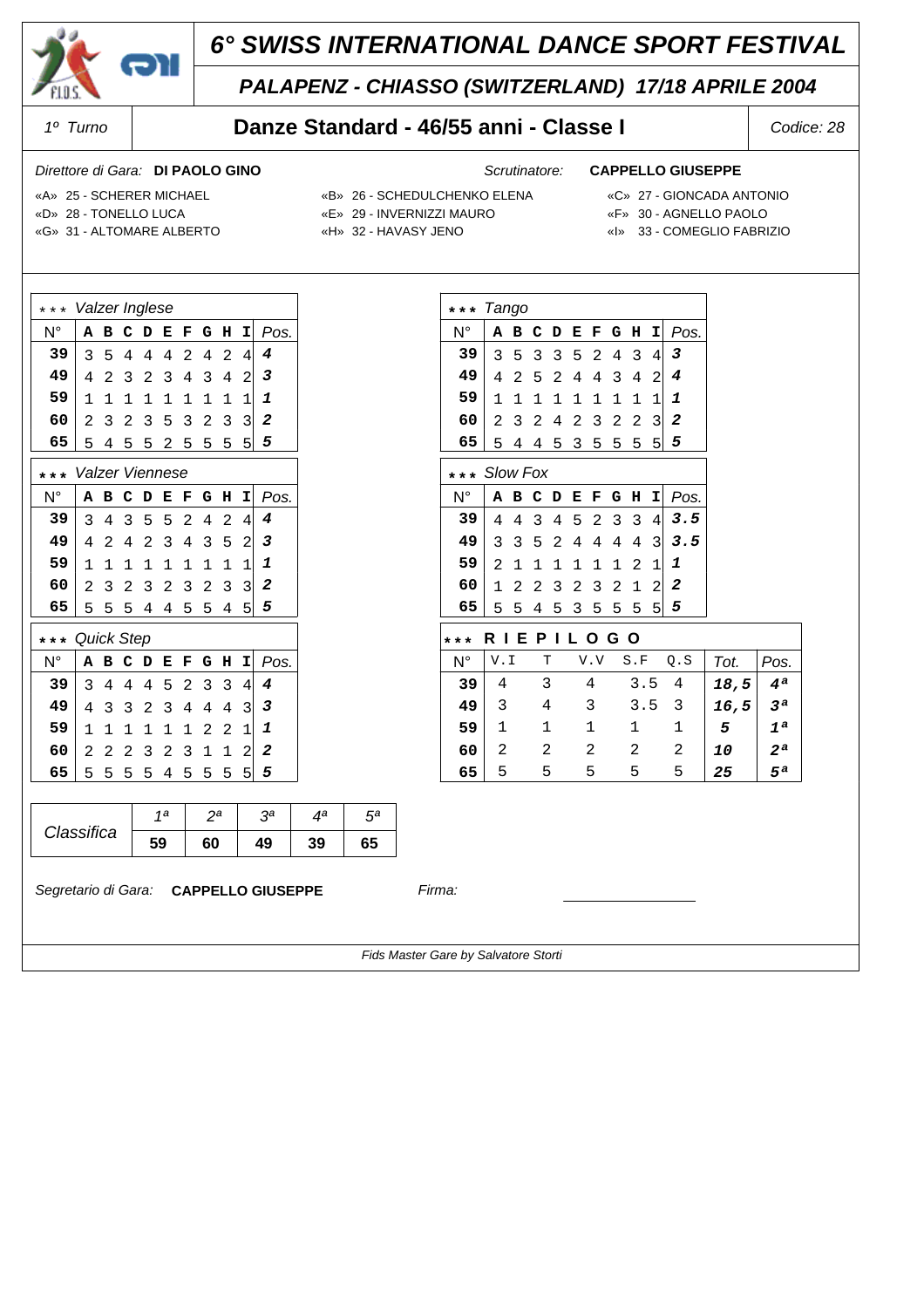

## *PALAPENZ - CHIASSO (SWITZERLAND) 17/18 APRILE 2004*

### *1º Turno* **Danze Standard - 46/55 anni - Classe A** *Codice: 25*

### *Direttore di Gara: Scrutinatore:* **DI PAOLO GINO CAPPELLO GIUSEPPE**

N° **ABCDEFGHI** *Pos.* 31 2 2 22 13 3 *2* 22 3 1 33 32 1 *3* 13 1 3 11 21 2 *1*

N° **ABCDEFGHI** *Pos.* 11 1 1 33 12 3 *1* 23 3 3 22 23 1 *3* 32 2 2 11 31 2 *2*

N° V.I T V.V S.F Q.S *Tot. Pos.* 1 2 3 1 2 *9 2ª* 3 3 2 3 3 *14 3ª* 2 1 1 2 1 *7 1ª*

 **\* \* \* R I E P I L O G O**

- «D» 28 TONELLO LUCA «E» 29 INVERNIZZI MAURO «F» 30 AGNELLO PAOLO
- -

**\* \* \*** *Tango*

**\* \* \*** *Slow Fox*

- «G» 31 ALTOMARE ALBERTO «H» 32 HAVASY JENO «I» 33 COMEGLIO FABRIZIO
- «A» 25 SCHERER MICHAEL «B» 26 SCHEDULCHENKO ELENA «C» 27 GIONCADA ANTONIO
	-
	-

| *** Valzer Inglese     |  |  |  |  |  |  |  |                   |  |                        |  |
|------------------------|--|--|--|--|--|--|--|-------------------|--|------------------------|--|
| N°                     |  |  |  |  |  |  |  |                   |  | A B C D E F G H I Pos. |  |
| 63 3 1 1 2 1 3 1 2 2 1 |  |  |  |  |  |  |  |                   |  |                        |  |
| $64$ 2 2 2 3 3 2 3 3 1 |  |  |  |  |  |  |  |                   |  |                        |  |
| 95                     |  |  |  |  |  |  |  | $1$ 3 3 1 2 1 2 1 |  |                        |  |
|                        |  |  |  |  |  |  |  |                   |  |                        |  |

| *** Valzer Viennese                              |  |  |  |                   |  |                        |
|--------------------------------------------------|--|--|--|-------------------|--|------------------------|
| $N^{\circ}$                                      |  |  |  |                   |  | A B C D E F G H I Pos. |
| 63 3 1 1 3 3 3 2 2 3 3<br>64 2 3 2 2 2 2 3 3 1 2 |  |  |  |                   |  |                        |
|                                                  |  |  |  |                   |  |                        |
|                                                  |  |  |  | 1 2 3 1 1 1 1 1 2 |  |                        |

| *** Quick Step           |  |  |  |  |  |  |  |                 |  |                        |  |  |
|--------------------------|--|--|--|--|--|--|--|-----------------|--|------------------------|--|--|
| N°                       |  |  |  |  |  |  |  |                 |  | A B C D E F G H I Pos. |  |  |
| 63 2 1 3 2 1 3 1 3 3 2   |  |  |  |  |  |  |  |                 |  |                        |  |  |
| $64$ 3 3 2 3 3 2 3 2 1 3 |  |  |  |  |  |  |  |                 |  |                        |  |  |
|                          |  |  |  |  |  |  |  | 1 2 1 1 2 1 2 1 |  |                        |  |  |

|            | 1a | วล | 2a |
|------------|----|----|----|
| Classifica |    | 63 | ۲4 |

*Segretario di Gara:* **CAPPELLO GIUSEPPE** *Firma:*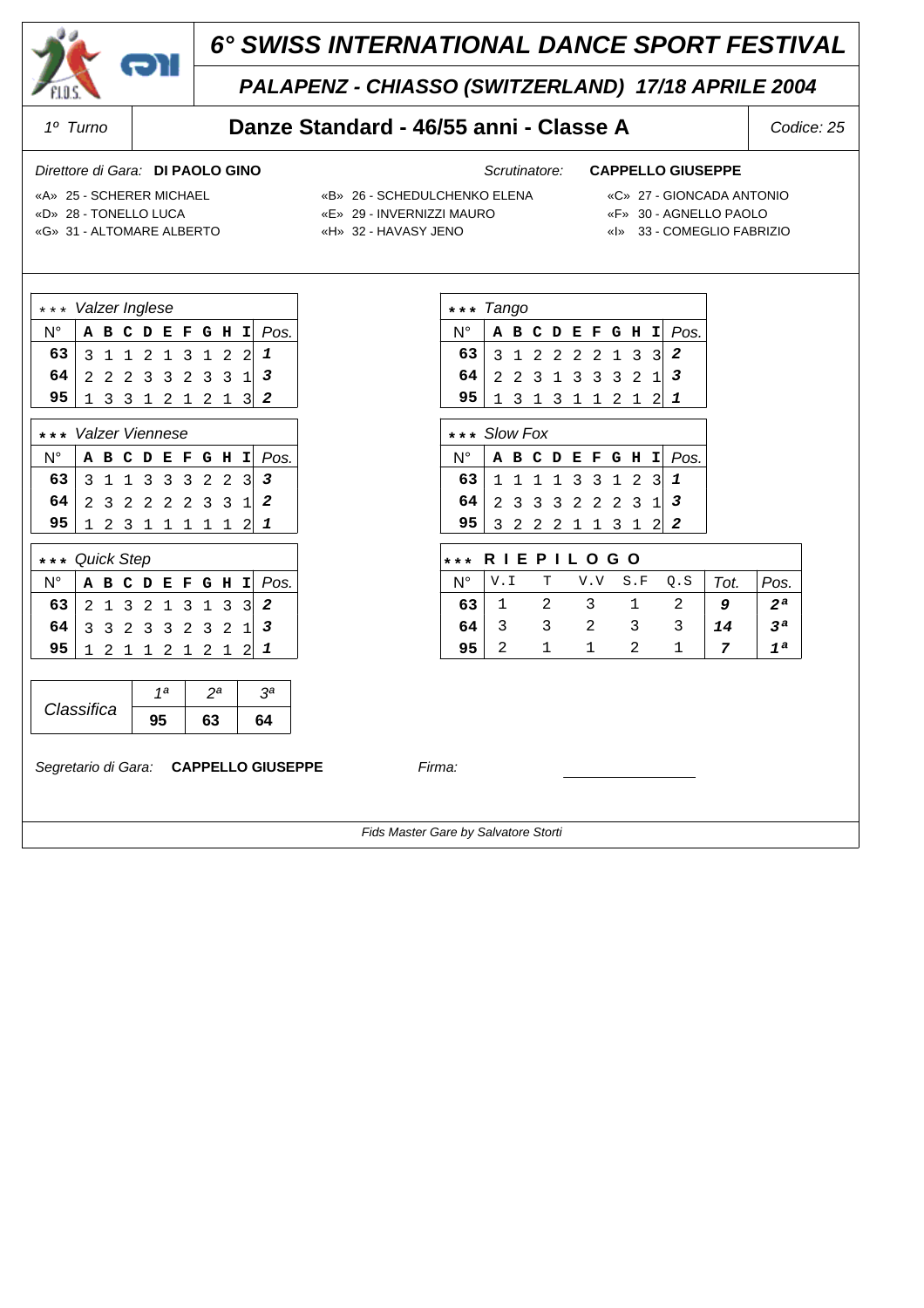

## *PALAPENZ - CHIASSO (SWITZERLAND) 17/18 APRILE 2004*

### *1º Turno* **Danze Standard - 46/55 anni - Classe B** *Codice: 21*

### *Direttore di Gara: Scrutinatore:* **DI PAOLO GINO CAPPELLO GIUSEPPE**

N° **ABCDEFGHI** *Pos.*  **50** 11 2 1 21 12 2 *1*  **96** 22 1 2 12 21 1 *2*

N° **ABCDEFGHI** *Pos.*  **50** 21 1 1 12 12 2 *1*  **96** 12 2 2 21 21 1 *2*

N° V.I T V.V S.F Q.S *Tot. Pos.*  **50** 2 1 2 1 1 *7 1ª*  **96** 1 2 1 2 2 *8 2ª*

 **\* \* \* R I E P I L O G O**

- «D» 28 TONELLO LUCA «E» 29 INVERNIZZI MAURO «F» 30 AGNELLO PAOLO
- «A» 25 SCHERER MICHAEL «B» 26 SCHEDULCHENKO ELENA «C» 27 GIONCADA ANTONIO

**\* \* \*** *Tango*

**\* \* \*** *Slow Fox*

- 
- 
- 
- «G» 31 ALTOMARE ALBERTO «H» 32 HAVASY JENO «I» 33 COMEGLIO FABRIZIO

| *** Valzer Inglese |  |  |  |  |  |  |  |                     |  |                        |  |
|--------------------|--|--|--|--|--|--|--|---------------------|--|------------------------|--|
|                    |  |  |  |  |  |  |  |                     |  | A B C D E F G H I Pos. |  |
| 50                 |  |  |  |  |  |  |  | 2 1 2 1 2 1 1 2 2 2 |  |                        |  |
| 96                 |  |  |  |  |  |  |  | 1 2 1 2 1 2 2 1     |  |                        |  |
|                    |  |  |  |  |  |  |  |                     |  |                        |  |

| *** Valzer Viennese      |  |  |  |  |  |  |  |                 |  |                                        |  |  |
|--------------------------|--|--|--|--|--|--|--|-----------------|--|----------------------------------------|--|--|
|                          |  |  |  |  |  |  |  |                 |  | $N^{\circ}$   A B C D E F G H I   Pos. |  |  |
| 50 2 2 2 2 2 2 2 2 2 2 2 |  |  |  |  |  |  |  |                 |  |                                        |  |  |
| 96 <sup>1</sup>          |  |  |  |  |  |  |  | 1 1 1 1 1 1 1 1 |  |                                        |  |  |

| *** Quick Step           |  |                 |  |  |  |                        |
|--------------------------|--|-----------------|--|--|--|------------------------|
|                          |  |                 |  |  |  | A B C D E F G H I Pos. |
| $50$ 1 1 2 1 1 2 1 2 2 1 |  |                 |  |  |  |                        |
| 96.                      |  | 2 2 1 2 2 1 2 1 |  |  |  |                        |

|            | ı a |  |
|------------|-----|--|
| Classifica |     |  |

*Segretario di Gara:* **CAPPELLO GIUSEPPE** *Firma:*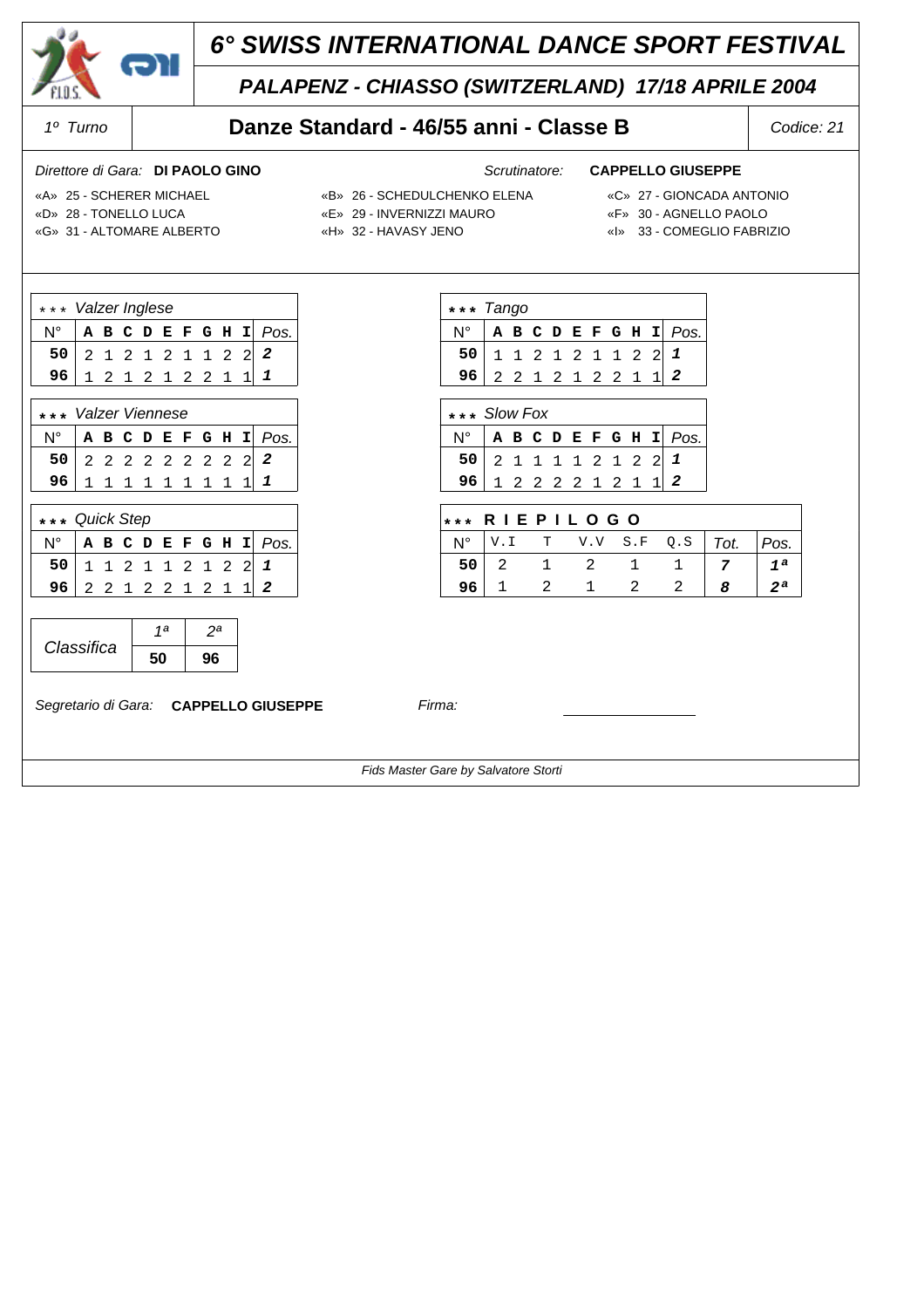

## *PALAPENZ - CHIASSO (SWITZERLAND) 17/18 APRILE 2004*

### *2º Turno* **Danze Standard - 46/55 anni - Classe C** *Codice: 31*

### *Direttore di Gara: Scrutinatore:* **DI PAOLO GINO CAPPELLO GIUSEPPE**

N° **ABCDEFGHI** *Pos.* 36 6 6 44 65 6 *6* 12 1 5 11 11 2 *1* 54 5 1 62 43 3 *4* 45 3 4 53 34 4 *3* 63 4 2 36 56 5 *5* 21 2 3 25 22 1 *2*

N° **ABCDEFGHI** *Pos.* 46 6 6 54 55 4 *6* 23 3 5 31 31 3 *2* 64 4 1 63 62 1 *4* 35 2 4 42 14 5 *3* 52 5 2 26 46 6 *5* 11 1 3 15 23 2 *1*

N° V.I T V.V S.F Q.S *Tot. Pos.* 6 6 5 6 6 *29 6ª* 1 1 2 2 1 *7 1ª* 4 4 4 4 4 *20 4ª* 3 3 3 3 3 *15 3ª* 5 5 6 5 5 *26 5ª* 2 2 1 1 2 *8 2ª*

 **\* \* \* R I E P I L O G O**

- «D» 28 TONELLO LUCA «E» 29 INVERNIZZI MAURO «F» 30 AGNELLO PAOLO
- «A» 25 SCHERER MICHAEL «B» 26 SCHEDULCHENKO ELENA «C» 27 GIONCADA ANTONIO

**\* \* \*** *Tango*

**\* \* \*** *Slow Fox*

- 
- 
- 
- «G» 31 ALTOMARE ALBERTO «H» 32 HAVASY JENO «I» 33 COMEGLIO FABRIZIO

| $\star$     | Valzer Inglese  |             |                |   |             |                |                |             |                |      |
|-------------|-----------------|-------------|----------------|---|-------------|----------------|----------------|-------------|----------------|------|
| $N^{\circ}$ | A               | в           | c              | D | E           | F              | G              | н           | I              | Pos. |
| 41          | 5               | 6           | $\overline{2}$ | 5 | 5           | 4              | б              | 3           | 6              | 6    |
| 42          | 1               | 3           | 4              | 6 | 1           | 1              | 1              | $\mathbf 1$ | 3              | 1    |
| 45          | 4               | 4           | 6              | 1 | б           | 3              | 5              | 2           | $\overline{c}$ | 4    |
| 46          | 2               | 5           | 5              | 4 | 4           | 2              | 3              | 4           | $\overline{4}$ | 3    |
| 53          | 6               | 2           | 3              | 2 | 3           | б              | $\overline{4}$ | 6           | 5              | 5    |
| 57          | 3               | $\mathbf 1$ | 1              | 3 | 2           | 5              | $\overline{c}$ | 5           | $\mathbf 1$    | 2    |
| * * *       | Valzer Viennese |             |                |   |             |                |                |             |                |      |
| $N^{\circ}$ | A               | в           | c              | D | E           | F              | G              | н           | I              | Pos. |
| 41          | 3               | б           | 3              | 5 | б           | $\overline{4}$ | б              | 5           | 4              | 5    |
| 42          | 1               | 3           | 2              | 4 | 2           | $\overline{c}$ | $\overline{c}$ | 2           | 3              | 2    |
| 45          | 5               | 4           | 6              | 1 | 5           | 3              | 5              | 1           | $\mathbf{1}$   | 4    |
| 46          | 4               | 5           | 4              | 6 | 3           | 1              | 3              | 4           | 5              | з    |
| 53          | 6               | 2           | 5              | 2 | 4           | б              | 4              | 6           | 6              | 6    |
| 57          | 2               | $\mathbf 1$ | 1              | 3 | 1           | 5              | 1              | 3           | $\overline{c}$ | 1    |
| * * *       | Quick Step      |             |                |   |             |                |                |             |                |      |
| $N^{\circ}$ | A               | B           | с              | D | E           | F              | G              | H           | I              | Pos. |
| 41          | 4               | 6           | $\overline{4}$ | 6 | б           | 4              | 6              | 2           | 5              | 6    |
| 42          | 1               | 3           | 3              | 5 | $\mathbf 1$ | 1              | $\mathbf 1$    | $\mathbf 1$ | 3              | 1    |
| 45          | 6               | 4           | 5              | 1 | 5           | 3              | 5              | 3           | $\mathbf{1}$   | 4    |
| 46          | 3               | 5           | 2              | 4 | 3           | $\overline{c}$ | $\overline{a}$ | 4           | 6              | 3    |
| 53          | 5               | 2           | 6              | 2 | 4           | б              | 4              | 5           | 4              | 5    |
| 57          | 2               | 1           | 1              | 3 | 2           | 5              | 3              | б           | $\overline{a}$ | 2    |
|             |                 |             |                |   |             |                |                |             |                |      |

|            | مد<br>1 а | na. | oа | ла | πа        |  |
|------------|-----------|-----|----|----|-----------|--|
| Classifica |           | 57  |    | 45 | E9<br>IJJ |  |

*Segretario di Gara:* **CAPPELLO GIUSEPPE** *Firma:*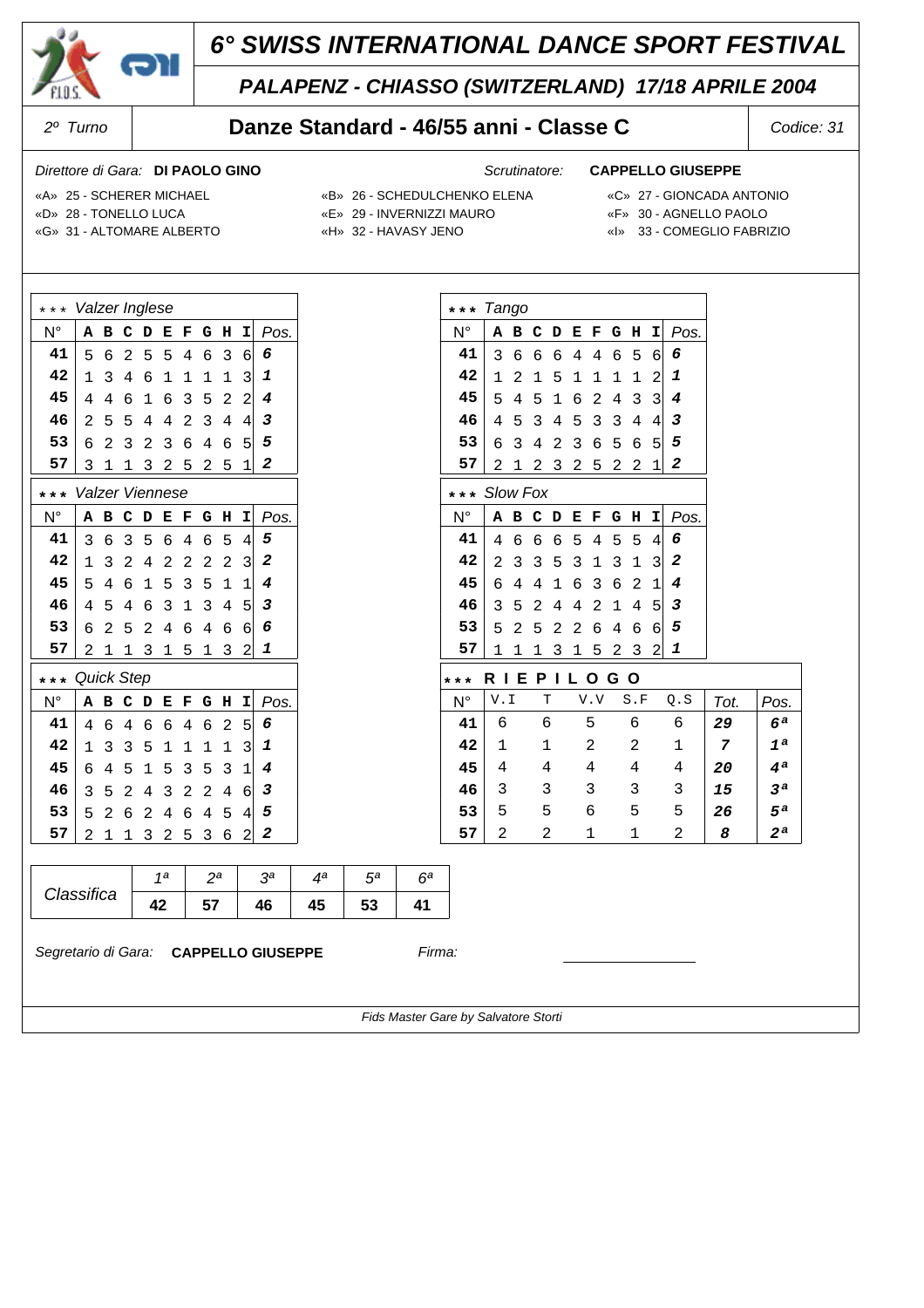

## *PALAPENZ - CHIASSO (SWITZERLAND) 17/18 APRILE 2004*

## *1º Turno* **Danze Standard - 12/15 anni - Classe B** *Codice: 2*

### *Direttore di Gara: Scrutinatore:* **DI PAOLO GINO CAPPELLO GIUSEPPE**

«D» 24 - SCHERER MICHAEL «E» 25 - RIZZO SABRINA «F» 26 - SCHEDULCHENKO ELENA

- «A» 15 POLOSSINA NATALIA «B» 17 DUVANOV SERGEY «C» 22 DANIEL STEINMANN
	-

«G» 27 - VIOTTO AGOSTINO

| *** Valzer Inglese   |  |  |  |             |  |  |  |                    |  |  |  |
|----------------------|--|--|--|-------------|--|--|--|--------------------|--|--|--|
| Ν°                   |  |  |  |             |  |  |  | A B C D E F G Pos. |  |  |  |
| $10$ 2 2 2 2 2 1 1 2 |  |  |  |             |  |  |  |                    |  |  |  |
| 22                   |  |  |  | 1 1 1 1 2 2 |  |  |  |                    |  |  |  |

٦

|                      | *** Valzer Viennese |  |  |  |                 |  |  |                                   |  |  |  |
|----------------------|---------------------|--|--|--|-----------------|--|--|-----------------------------------|--|--|--|
|                      |                     |  |  |  |                 |  |  | $N^{\circ}$ A B C D E F G $P$ os. |  |  |  |
| $10$ 2 1 2 1 2 2 1 2 |                     |  |  |  |                 |  |  |                                   |  |  |  |
| 22                   |                     |  |  |  | 1 2 1 2 1 1 2 1 |  |  |                                   |  |  |  |

| *** Quick Step  |  |  |                 |  |                    |
|-----------------|--|--|-----------------|--|--------------------|
| Ν°              |  |  |                 |  | A B C D E F G Pos. |
| 10 <sub>1</sub> |  |  | 1 1 2 2 2 2 1 2 |  |                    |
| 22 <sub>2</sub> |  |  | 2 2 1 1 1 1     |  |                    |

|            | ۱a |  |
|------------|----|--|
| Classifica |    |  |

*Segretario di Gara:* **CAPPELLO GIUSEPPE** *Firma:*

**\* \* \*** *Tango* N° **ABCDEFG** *Pos.*  **10** 21 2 2 22 1 *2*

| $22$   1 2 1 1 1 1 2   1 |                                                                                                       |  |  |                    |
|--------------------------|-------------------------------------------------------------------------------------------------------|--|--|--------------------|
|                          |                                                                                                       |  |  |                    |
| $***$ Slow Fox           |                                                                                                       |  |  |                    |
|                          |                                                                                                       |  |  |                    |
| N°                       |                                                                                                       |  |  | A B C D E F G Pos. |
| 10 <br>22                | $\begin{array}{ccccccc c} 2 & 2 & 1 & 2 & 2 & 1 & 1 & 2 \\ 1 & 1 & 2 & 1 & 1 & 2 & 2 & 1 \end{array}$ |  |  |                    |

|      | $***$ RIEPILOGO |  |                                                                 |  |  |                                             |                |  |  |  |  |  |  |  |
|------|-----------------|--|-----------------------------------------------------------------|--|--|---------------------------------------------|----------------|--|--|--|--|--|--|--|
|      |                 |  |                                                                 |  |  | $N^{\circ}$ V.I T V.V S.F Q.S   Tot.   Pos. |                |  |  |  |  |  |  |  |
|      |                 |  | $10 \begin{array}{cccccccc} 2 & 2 & 2 & 2 & 2 & 10 \end{array}$ |  |  |                                             | 2 <sup>a</sup> |  |  |  |  |  |  |  |
| 22 1 |                 |  | $1 \quad 1 \quad 1$                                             |  |  |                                             |                |  |  |  |  |  |  |  |